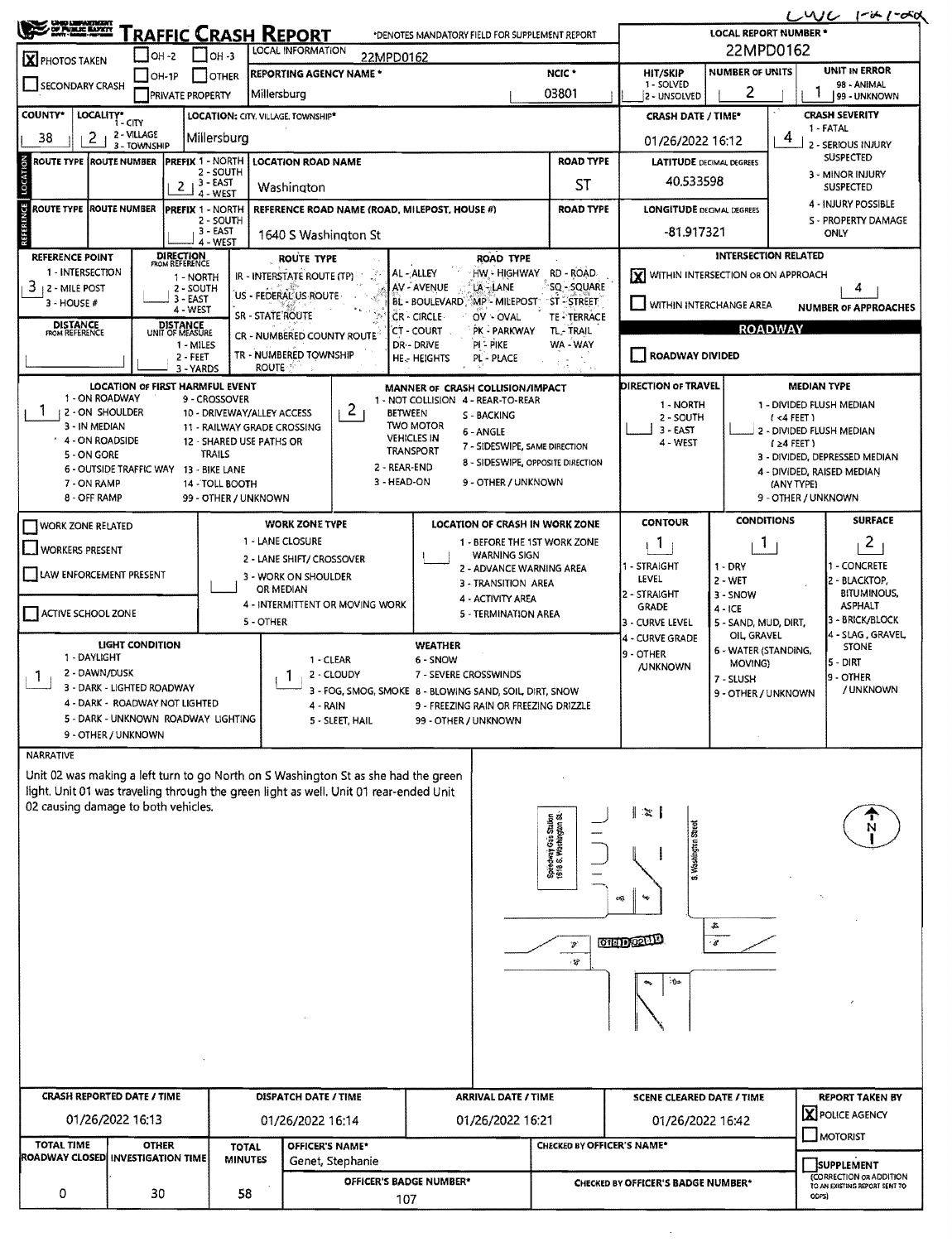|                                      |                                                                                                                                                                                                                                                                                                                                                                                                                                                                                                                                                                                                                                                                                                                                                                                                                                                                                                                                                                                                                                                                                                                                                                                                                                                                                                                                                                                                                                                                                                                                                                                                                                                                                                                                                                                                                                                                                                                                                                                                                                                                                                                                                                                                                                                                                                                                                                                                                                                                                                                                                                                                                                                                                                                                                                                                                                                                                                                                                                                                                                                                                                                                                                                                                                                                                                                                                                                                                                                                                                                                                                                                                                                                                                                                                                                                                                                                                                                                                                                                                                                                                                                                                                                                                                                                                                                                                                                                                                                                                                                                                                                                                                                                                                                                                                                                                                                                                                                                                                                                                                                                                                                                                                                                                                                                                                                                                                                                                                                                                                                                                                                                                                                                                                                                                                                                                                                                                                                                                                                                                                                                                                                                                                                                                                                                                                                                                                                                                                                                                                                                                                                                                                                                                                                                                                                                                                                                                           |  |                           | <b>LOCAL REPORT NUMBER</b> |                        |                      |                     |                       |  |  |  |  |  |  |
|--------------------------------------|-------------------------------------------------------------------------------------------------------------------------------------------------------------------------------------------------------------------------------------------------------------------------------------------------------------------------------------------------------------------------------------------------------------------------------------------------------------------------------------------------------------------------------------------------------------------------------------------------------------------------------------------------------------------------------------------------------------------------------------------------------------------------------------------------------------------------------------------------------------------------------------------------------------------------------------------------------------------------------------------------------------------------------------------------------------------------------------------------------------------------------------------------------------------------------------------------------------------------------------------------------------------------------------------------------------------------------------------------------------------------------------------------------------------------------------------------------------------------------------------------------------------------------------------------------------------------------------------------------------------------------------------------------------------------------------------------------------------------------------------------------------------------------------------------------------------------------------------------------------------------------------------------------------------------------------------------------------------------------------------------------------------------------------------------------------------------------------------------------------------------------------------------------------------------------------------------------------------------------------------------------------------------------------------------------------------------------------------------------------------------------------------------------------------------------------------------------------------------------------------------------------------------------------------------------------------------------------------------------------------------------------------------------------------------------------------------------------------------------------------------------------------------------------------------------------------------------------------------------------------------------------------------------------------------------------------------------------------------------------------------------------------------------------------------------------------------------------------------------------------------------------------------------------------------------------------------------------------------------------------------------------------------------------------------------------------------------------------------------------------------------------------------------------------------------------------------------------------------------------------------------------------------------------------------------------------------------------------------------------------------------------------------------------------------------------------------------------------------------------------------------------------------------------------------------------------------------------------------------------------------------------------------------------------------------------------------------------------------------------------------------------------------------------------------------------------------------------------------------------------------------------------------------------------------------------------------------------------------------------------------------------------------------------------------------------------------------------------------------------------------------------------------------------------------------------------------------------------------------------------------------------------------------------------------------------------------------------------------------------------------------------------------------------------------------------------------------------------------------------------------------------------------------------------------------------------------------------------------------------------------------------------------------------------------------------------------------------------------------------------------------------------------------------------------------------------------------------------------------------------------------------------------------------------------------------------------------------------------------------------------------------------------------------------------------------------------------------------------------------------------------------------------------------------------------------------------------------------------------------------------------------------------------------------------------------------------------------------------------------------------------------------------------------------------------------------------------------------------------------------------------------------------------------------------------------------------------------------------------------------------------------------------------------------------------------------------------------------------------------------------------------------------------------------------------------------------------------------------------------------------------------------------------------------------------------------------------------------------------------------------------------------------------------------------------------------------------------------------------------------------------------------------------------------------------------------------------------------------------------------------------------------------------------------------------------------------------------------------------------------------------------------------------------------------------------------------------------------------------------------------------------------------------------------------------------------------------------------------------------------------------------------|--|---------------------------|----------------------------|------------------------|----------------------|---------------------|-----------------------|--|--|--|--|--|--|
|                                      |                                                                                                                                                                                                                                                                                                                                                                                                                                                                                                                                                                                                                                                                                                                                                                                                                                                                                                                                                                                                                                                                                                                                                                                                                                                                                                                                                                                                                                                                                                                                                                                                                                                                                                                                                                                                                                                                                                                                                                                                                                                                                                                                                                                                                                                                                                                                                                                                                                                                                                                                                                                                                                                                                                                                                                                                                                                                                                                                                                                                                                                                                                                                                                                                                                                                                                                                                                                                                                                                                                                                                                                                                                                                                                                                                                                                                                                                                                                                                                                                                                                                                                                                                                                                                                                                                                                                                                                                                                                                                                                                                                                                                                                                                                                                                                                                                                                                                                                                                                                                                                                                                                                                                                                                                                                                                                                                                                                                                                                                                                                                                                                                                                                                                                                                                                                                                                                                                                                                                                                                                                                                                                                                                                                                                                                                                                                                                                                                                                                                                                                                                                                                                                                                                                                                                                                                                                                                                           |  |                           |                            |                        |                      |                     |                       |  |  |  |  |  |  |
| UNIT#                                |                                                                                                                                                                                                                                                                                                                                                                                                                                                                                                                                                                                                                                                                                                                                                                                                                                                                                                                                                                                                                                                                                                                                                                                                                                                                                                                                                                                                                                                                                                                                                                                                                                                                                                                                                                                                                                                                                                                                                                                                                                                                                                                                                                                                                                                                                                                                                                                                                                                                                                                                                                                                                                                                                                                                                                                                                                                                                                                                                                                                                                                                                                                                                                                                                                                                                                                                                                                                                                                                                                                                                                                                                                                                                                                                                                                                                                                                                                                                                                                                                                                                                                                                                                                                                                                                                                                                                                                                                                                                                                                                                                                                                                                                                                                                                                                                                                                                                                                                                                                                                                                                                                                                                                                                                                                                                                                                                                                                                                                                                                                                                                                                                                                                                                                                                                                                                                                                                                                                                                                                                                                                                                                                                                                                                                                                                                                                                                                                                                                                                                                                                                                                                                                                                                                                                                                                                                                                                           |  |                           |                            |                        |                      | DAMAGE              |                       |  |  |  |  |  |  |
|                                      |                                                                                                                                                                                                                                                                                                                                                                                                                                                                                                                                                                                                                                                                                                                                                                                                                                                                                                                                                                                                                                                                                                                                                                                                                                                                                                                                                                                                                                                                                                                                                                                                                                                                                                                                                                                                                                                                                                                                                                                                                                                                                                                                                                                                                                                                                                                                                                                                                                                                                                                                                                                                                                                                                                                                                                                                                                                                                                                                                                                                                                                                                                                                                                                                                                                                                                                                                                                                                                                                                                                                                                                                                                                                                                                                                                                                                                                                                                                                                                                                                                                                                                                                                                                                                                                                                                                                                                                                                                                                                                                                                                                                                                                                                                                                                                                                                                                                                                                                                                                                                                                                                                                                                                                                                                                                                                                                                                                                                                                                                                                                                                                                                                                                                                                                                                                                                                                                                                                                                                                                                                                                                                                                                                                                                                                                                                                                                                                                                                                                                                                                                                                                                                                                                                                                                                                                                                                                                           |  |                           |                            |                        |                      | <b>DAMAGE SCALE</b> |                       |  |  |  |  |  |  |
|                                      |                                                                                                                                                                                                                                                                                                                                                                                                                                                                                                                                                                                                                                                                                                                                                                                                                                                                                                                                                                                                                                                                                                                                                                                                                                                                                                                                                                                                                                                                                                                                                                                                                                                                                                                                                                                                                                                                                                                                                                                                                                                                                                                                                                                                                                                                                                                                                                                                                                                                                                                                                                                                                                                                                                                                                                                                                                                                                                                                                                                                                                                                                                                                                                                                                                                                                                                                                                                                                                                                                                                                                                                                                                                                                                                                                                                                                                                                                                                                                                                                                                                                                                                                                                                                                                                                                                                                                                                                                                                                                                                                                                                                                                                                                                                                                                                                                                                                                                                                                                                                                                                                                                                                                                                                                                                                                                                                                                                                                                                                                                                                                                                                                                                                                                                                                                                                                                                                                                                                                                                                                                                                                                                                                                                                                                                                                                                                                                                                                                                                                                                                                                                                                                                                                                                                                                                                                                                                                           |  |                           |                            |                        |                      | 1 - NONE            | 3 - FUNCTIONAL DAMAGE |  |  |  |  |  |  |
|                                      |                                                                                                                                                                                                                                                                                                                                                                                                                                                                                                                                                                                                                                                                                                                                                                                                                                                                                                                                                                                                                                                                                                                                                                                                                                                                                                                                                                                                                                                                                                                                                                                                                                                                                                                                                                                                                                                                                                                                                                                                                                                                                                                                                                                                                                                                                                                                                                                                                                                                                                                                                                                                                                                                                                                                                                                                                                                                                                                                                                                                                                                                                                                                                                                                                                                                                                                                                                                                                                                                                                                                                                                                                                                                                                                                                                                                                                                                                                                                                                                                                                                                                                                                                                                                                                                                                                                                                                                                                                                                                                                                                                                                                                                                                                                                                                                                                                                                                                                                                                                                                                                                                                                                                                                                                                                                                                                                                                                                                                                                                                                                                                                                                                                                                                                                                                                                                                                                                                                                                                                                                                                                                                                                                                                                                                                                                                                                                                                                                                                                                                                                                                                                                                                                                                                                                                                                                                                                                           |  |                           |                            |                        |                      |                     |                       |  |  |  |  |  |  |
|                                      |                                                                                                                                                                                                                                                                                                                                                                                                                                                                                                                                                                                                                                                                                                                                                                                                                                                                                                                                                                                                                                                                                                                                                                                                                                                                                                                                                                                                                                                                                                                                                                                                                                                                                                                                                                                                                                                                                                                                                                                                                                                                                                                                                                                                                                                                                                                                                                                                                                                                                                                                                                                                                                                                                                                                                                                                                                                                                                                                                                                                                                                                                                                                                                                                                                                                                                                                                                                                                                                                                                                                                                                                                                                                                                                                                                                                                                                                                                                                                                                                                                                                                                                                                                                                                                                                                                                                                                                                                                                                                                                                                                                                                                                                                                                                                                                                                                                                                                                                                                                                                                                                                                                                                                                                                                                                                                                                                                                                                                                                                                                                                                                                                                                                                                                                                                                                                                                                                                                                                                                                                                                                                                                                                                                                                                                                                                                                                                                                                                                                                                                                                                                                                                                                                                                                                                                                                                                                                           |  |                           |                            |                        |                      |                     |                       |  |  |  |  |  |  |
|                                      |                                                                                                                                                                                                                                                                                                                                                                                                                                                                                                                                                                                                                                                                                                                                                                                                                                                                                                                                                                                                                                                                                                                                                                                                                                                                                                                                                                                                                                                                                                                                                                                                                                                                                                                                                                                                                                                                                                                                                                                                                                                                                                                                                                                                                                                                                                                                                                                                                                                                                                                                                                                                                                                                                                                                                                                                                                                                                                                                                                                                                                                                                                                                                                                                                                                                                                                                                                                                                                                                                                                                                                                                                                                                                                                                                                                                                                                                                                                                                                                                                                                                                                                                                                                                                                                                                                                                                                                                                                                                                                                                                                                                                                                                                                                                                                                                                                                                                                                                                                                                                                                                                                                                                                                                                                                                                                                                                                                                                                                                                                                                                                                                                                                                                                                                                                                                                                                                                                                                                                                                                                                                                                                                                                                                                                                                                                                                                                                                                                                                                                                                                                                                                                                                                                                                                                                                                                                                                           |  |                           |                            |                        |                      |                     |                       |  |  |  |  |  |  |
|                                      |                                                                                                                                                                                                                                                                                                                                                                                                                                                                                                                                                                                                                                                                                                                                                                                                                                                                                                                                                                                                                                                                                                                                                                                                                                                                                                                                                                                                                                                                                                                                                                                                                                                                                                                                                                                                                                                                                                                                                                                                                                                                                                                                                                                                                                                                                                                                                                                                                                                                                                                                                                                                                                                                                                                                                                                                                                                                                                                                                                                                                                                                                                                                                                                                                                                                                                                                                                                                                                                                                                                                                                                                                                                                                                                                                                                                                                                                                                                                                                                                                                                                                                                                                                                                                                                                                                                                                                                                                                                                                                                                                                                                                                                                                                                                                                                                                                                                                                                                                                                                                                                                                                                                                                                                                                                                                                                                                                                                                                                                                                                                                                                                                                                                                                                                                                                                                                                                                                                                                                                                                                                                                                                                                                                                                                                                                                                                                                                                                                                                                                                                                                                                                                                                                                                                                                                                                                                                                           |  |                           |                            |                        |                      |                     |                       |  |  |  |  |  |  |
|                                      |                                                                                                                                                                                                                                                                                                                                                                                                                                                                                                                                                                                                                                                                                                                                                                                                                                                                                                                                                                                                                                                                                                                                                                                                                                                                                                                                                                                                                                                                                                                                                                                                                                                                                                                                                                                                                                                                                                                                                                                                                                                                                                                                                                                                                                                                                                                                                                                                                                                                                                                                                                                                                                                                                                                                                                                                                                                                                                                                                                                                                                                                                                                                                                                                                                                                                                                                                                                                                                                                                                                                                                                                                                                                                                                                                                                                                                                                                                                                                                                                                                                                                                                                                                                                                                                                                                                                                                                                                                                                                                                                                                                                                                                                                                                                                                                                                                                                                                                                                                                                                                                                                                                                                                                                                                                                                                                                                                                                                                                                                                                                                                                                                                                                                                                                                                                                                                                                                                                                                                                                                                                                                                                                                                                                                                                                                                                                                                                                                                                                                                                                                                                                                                                                                                                                                                                                                                                                                           |  | <b>INSURANCE POLICY #</b> |                            | COLOR                  | <b>VEHICLE MODEL</b> |                     |                       |  |  |  |  |  |  |
| <b>AJVERIFIED</b>                    | <b>PROGRESSIVE</b>                                                                                                                                                                                                                                                                                                                                                                                                                                                                                                                                                                                                                                                                                                                                                                                                                                                                                                                                                                                                                                                                                                                                                                                                                                                                                                                                                                                                                                                                                                                                                                                                                                                                                                                                                                                                                                                                                                                                                                                                                                                                                                                                                                                                                                                                                                                                                                                                                                                                                                                                                                                                                                                                                                                                                                                                                                                                                                                                                                                                                                                                                                                                                                                                                                                                                                                                                                                                                                                                                                                                                                                                                                                                                                                                                                                                                                                                                                                                                                                                                                                                                                                                                                                                                                                                                                                                                                                                                                                                                                                                                                                                                                                                                                                                                                                                                                                                                                                                                                                                                                                                                                                                                                                                                                                                                                                                                                                                                                                                                                                                                                                                                                                                                                                                                                                                                                                                                                                                                                                                                                                                                                                                                                                                                                                                                                                                                                                                                                                                                                                                                                                                                                                                                                                                                                                                                                                                        |  | 938874199                 |                            | BLU                    | $F-150$              |                     |                       |  |  |  |  |  |  |
|                                      | TYPE OF USE                                                                                                                                                                                                                                                                                                                                                                                                                                                                                                                                                                                                                                                                                                                                                                                                                                                                                                                                                                                                                                                                                                                                                                                                                                                                                                                                                                                                                                                                                                                                                                                                                                                                                                                                                                                                                                                                                                                                                                                                                                                                                                                                                                                                                                                                                                                                                                                                                                                                                                                                                                                                                                                                                                                                                                                                                                                                                                                                                                                                                                                                                                                                                                                                                                                                                                                                                                                                                                                                                                                                                                                                                                                                                                                                                                                                                                                                                                                                                                                                                                                                                                                                                                                                                                                                                                                                                                                                                                                                                                                                                                                                                                                                                                                                                                                                                                                                                                                                                                                                                                                                                                                                                                                                                                                                                                                                                                                                                                                                                                                                                                                                                                                                                                                                                                                                                                                                                                                                                                                                                                                                                                                                                                                                                                                                                                                                                                                                                                                                                                                                                                                                                                                                                                                                                                                                                                                                               |  | US DOT #                  |                            |                        |                      |                     |                       |  |  |  |  |  |  |
|                                      |                                                                                                                                                                                                                                                                                                                                                                                                                                                                                                                                                                                                                                                                                                                                                                                                                                                                                                                                                                                                                                                                                                                                                                                                                                                                                                                                                                                                                                                                                                                                                                                                                                                                                                                                                                                                                                                                                                                                                                                                                                                                                                                                                                                                                                                                                                                                                                                                                                                                                                                                                                                                                                                                                                                                                                                                                                                                                                                                                                                                                                                                                                                                                                                                                                                                                                                                                                                                                                                                                                                                                                                                                                                                                                                                                                                                                                                                                                                                                                                                                                                                                                                                                                                                                                                                                                                                                                                                                                                                                                                                                                                                                                                                                                                                                                                                                                                                                                                                                                                                                                                                                                                                                                                                                                                                                                                                                                                                                                                                                                                                                                                                                                                                                                                                                                                                                                                                                                                                                                                                                                                                                                                                                                                                                                                                                                                                                                                                                                                                                                                                                                                                                                                                                                                                                                                                                                                                                           |  |                           |                            |                        |                      |                     |                       |  |  |  |  |  |  |
| DEVICE                               | HIT/SKIP UNIT                                                                                                                                                                                                                                                                                                                                                                                                                                                                                                                                                                                                                                                                                                                                                                                                                                                                                                                                                                                                                                                                                                                                                                                                                                                                                                                                                                                                                                                                                                                                                                                                                                                                                                                                                                                                                                                                                                                                                                                                                                                                                                                                                                                                                                                                                                                                                                                                                                                                                                                                                                                                                                                                                                                                                                                                                                                                                                                                                                                                                                                                                                                                                                                                                                                                                                                                                                                                                                                                                                                                                                                                                                                                                                                                                                                                                                                                                                                                                                                                                                                                                                                                                                                                                                                                                                                                                                                                                                                                                                                                                                                                                                                                                                                                                                                                                                                                                                                                                                                                                                                                                                                                                                                                                                                                                                                                                                                                                                                                                                                                                                                                                                                                                                                                                                                                                                                                                                                                                                                                                                                                                                                                                                                                                                                                                                                                                                                                                                                                                                                                                                                                                                                                                                                                                                                                                                                                             |  | $1 - 510K$ LBS.           |                            |                        | <b>PLACARD ID#</b>   |                     |                       |  |  |  |  |  |  |
|                                      |                                                                                                                                                                                                                                                                                                                                                                                                                                                                                                                                                                                                                                                                                                                                                                                                                                                                                                                                                                                                                                                                                                                                                                                                                                                                                                                                                                                                                                                                                                                                                                                                                                                                                                                                                                                                                                                                                                                                                                                                                                                                                                                                                                                                                                                                                                                                                                                                                                                                                                                                                                                                                                                                                                                                                                                                                                                                                                                                                                                                                                                                                                                                                                                                                                                                                                                                                                                                                                                                                                                                                                                                                                                                                                                                                                                                                                                                                                                                                                                                                                                                                                                                                                                                                                                                                                                                                                                                                                                                                                                                                                                                                                                                                                                                                                                                                                                                                                                                                                                                                                                                                                                                                                                                                                                                                                                                                                                                                                                                                                                                                                                                                                                                                                                                                                                                                                                                                                                                                                                                                                                                                                                                                                                                                                                                                                                                                                                                                                                                                                                                                                                                                                                                                                                                                                                                                                                                                           |  | 3 - > 26K LBS.            |                            |                        |                      |                     |                       |  |  |  |  |  |  |
|                                      | 1 - PASSENGER CAR                                                                                                                                                                                                                                                                                                                                                                                                                                                                                                                                                                                                                                                                                                                                                                                                                                                                                                                                                                                                                                                                                                                                                                                                                                                                                                                                                                                                                                                                                                                                                                                                                                                                                                                                                                                                                                                                                                                                                                                                                                                                                                                                                                                                                                                                                                                                                                                                                                                                                                                                                                                                                                                                                                                                                                                                                                                                                                                                                                                                                                                                                                                                                                                                                                                                                                                                                                                                                                                                                                                                                                                                                                                                                                                                                                                                                                                                                                                                                                                                                                                                                                                                                                                                                                                                                                                                                                                                                                                                                                                                                                                                                                                                                                                                                                                                                                                                                                                                                                                                                                                                                                                                                                                                                                                                                                                                                                                                                                                                                                                                                                                                                                                                                                                                                                                                                                                                                                                                                                                                                                                                                                                                                                                                                                                                                                                                                                                                                                                                                                                                                                                                                                                                                                                                                                                                                                                                         |  | 12 - GOLF CART            |                            |                        |                      |                     |                       |  |  |  |  |  |  |
|                                      | (MINIVAN)                                                                                                                                                                                                                                                                                                                                                                                                                                                                                                                                                                                                                                                                                                                                                                                                                                                                                                                                                                                                                                                                                                                                                                                                                                                                                                                                                                                                                                                                                                                                                                                                                                                                                                                                                                                                                                                                                                                                                                                                                                                                                                                                                                                                                                                                                                                                                                                                                                                                                                                                                                                                                                                                                                                                                                                                                                                                                                                                                                                                                                                                                                                                                                                                                                                                                                                                                                                                                                                                                                                                                                                                                                                                                                                                                                                                                                                                                                                                                                                                                                                                                                                                                                                                                                                                                                                                                                                                                                                                                                                                                                                                                                                                                                                                                                                                                                                                                                                                                                                                                                                                                                                                                                                                                                                                                                                                                                                                                                                                                                                                                                                                                                                                                                                                                                                                                                                                                                                                                                                                                                                                                                                                                                                                                                                                                                                                                                                                                                                                                                                                                                                                                                                                                                                                                                                                                                                                                 |  | 14 - SINGLE UNIT          |                            |                        |                      |                     |                       |  |  |  |  |  |  |
|                                      | <b>NIT</b><br>22MPD0162<br>OWNER PHONE:INCLUDE AREA CODE (E) SAME AS DRIVERY<br>330-763-0489<br>3<br>2 - MINOR DAMAGE<br>4 - DISABLING DAMAGE<br>9 - UNKNOWN<br>COMMERCIAL CARRIER PHONE: INCLUDE AREA CODE<br><b>DAMAGED AREA(S)</b><br>INDICATE ALL THAT APPLY<br><b>VEHICLE IDENTIFICATION #</b><br><b>VEHICLE YEAR</b><br><b>VEHICLE MAKE</b><br>FORD<br>2010<br>1FTFW1EV4AFB63946<br><b>INSURANCE COMPANY</b><br><b>TOWED BY: COMPANY NAME</b><br>IN EMERGENCY<br>GOVERNMENT<br><b>RESPONSE</b><br>HAZARDOUS MATERIAL<br>VEHICLE WEIGHT GVWR/GCWR<br># OCCUPANTS<br>IMATERIAL<br>CLASS <sup>#</sup><br>RELEASED<br>2 - 10.001 - 26K LBS.<br>PLACARD<br>18 - LIMO (LIVERY VEHICLE)<br>23 - PEDESTRIAN/SKATER<br>6 - VAN (9-15 SEATS)<br>7 - MOTORCYCLE 2-WHEELED<br>13 - SNOWMOBILE<br>24 - WHEELCHAIR (ANY TYPE)<br>19 - BUS (16+ PASSENGERS)<br><b>8 - MOTORCYCLE 3-WHEELED</b><br>25 - OTHER NON-MOTORIST<br>20 - OTHER VEHICLE<br>TRUCK<br>9 - AUTOCYCLE<br>21 - HEAVY EQUIPMENT<br>26 - BICYCLE<br>VEHICLE<br>1S - SEMI-TRACTOR<br>10 - MOPED OR MOTORIZED<br>22 - ANIMAL WITH RIDER OR<br>27 - TRAIN<br>BICYCLE<br>16 - FARM EQUIPMENT<br>ANIMAL-DRAWN VEHICLE<br>99 - UNKNOWN OR HIT/SKIP<br>11 - ALL TERRAIN VEHICLE<br>17 - MOTORHOME<br>(ATV/UTV)<br>12<br>12<br>12<br>12<br>3 - CONDITIONAL AUTOMATION 9 - UNKNOWN<br>0 - NO AUTOMATION<br>0<br>1 - DRIVER ASSISTANCE<br>4 - HIGH AUTOMATION<br>٠<br><b>MODE LEVEL</b><br>21 - MAIL CARRIER<br>6 - BUS - CHARTER/TOUR<br>11 - FIRE<br>16 - FARM<br>99 - OTHER / UNKNOWN<br>17 - MOWING<br>7 - 8US - INTERCITY<br>12 - MILITARY<br>18 - SNOW REMOVAL<br><b>B-BUS-SHUTTLE</b><br>13 - POUCE<br><b>SHARING</b><br>9 - BUS - OTHER<br>14 - PUBLIC UTILITY<br>19 - TOWING<br>10 - AMBULANCE<br>15 - CONSTRUCTION EQUIP.<br>20 - SAFETY SERVICE<br>12<br>PATROL<br>12<br>4 - LOGGING<br>7 - GRAIN/CHIPS/GRAVEL<br>99 - OTHER / UNKNOWN<br>11 - DUMP<br>/ NOT APPLICABLE<br>5 - INTERMODAL<br>8 - POLE<br>12 - CONCRETE MIXER<br><b>CONTAINER CHASSIS</b><br>櫞<br>9 - CARGO TANK<br>13 - AUTO TRANSPORTER<br>9<br>9<br>- 3<br>6 - CARGOVAN<br>10 - FLAT BED<br>14 - GARBAGE/REFUSE<br>ANOTHER MOTOR VEHICLE<br><b>/ENCLOSED BOX</b><br>ΙŌ<br>4 - 8RAKES<br>99 - OTHER / UNKNOWN<br>7 - WORN OR SLICK TIRES<br>9 - MOTOR TROUBLE<br>S - STEERING<br>10 - DISABLED FROM PRIOR<br>8 - TRAILER EQUIPMENT<br>DEFECTIVE<br><b>ACCIDENT</b><br>6 - TIRE BLOWOUT<br>$\Box$ -NO DAMAGE $\{0\}$<br><b>UNDERCARRIAGE [ 14 ]</b><br>99 - OTHER / UNKNOWN<br>4 - MIDBLOCK -<br>7 - SHOULDER/ROADSIDE<br>10 - DRIVEWAY ACCESS<br>$\Box$ - ALL AREAS [ 15 ]<br>$\Box$ -TOP [ 13 ]<br><b>MARKED CROSSWALK</b><br>MARKED CROSSWALK<br>11 - SHARED USE PATHS<br>8 - SIDEWALK<br>5 - TRAVEL LANE -<br>OR TRAILS<br>9 - MEDIAN/CROSSING<br><b>UNMARKED CROSSWALK</b><br>OTHER LOCATION<br>$\Box$ - UNIT NOT AT SCENE [ 16 ]<br>12 - FIRST RESPONDER<br><b>ISLAND</b><br>6 - BICYCLE LANE<br>AT INCIDENT SCENE<br>9 - LEAVING TRAFFIC<br>21 - STANDING OUTSIDE<br>1 - STRAIGHT AHEAD<br>15 - WALKING, RUNNING,<br><b>INITIAL POINT OF CONTACT</b><br>DISABLED VEHICLE<br>LANE<br>JOGGING, PLAYING<br>2 - BACKING<br>0 - NO DAMAGE<br>14 - UNDERCARRIAGE<br>10 - PARKED<br>3 - CHANGING LANES<br>16 WORKING<br>99 - OTHER / UNKNOWN<br>1-12 - REFER TO UNIT 15 - VEHICLE NOT AT SCENE<br>12<br>4 - OVERTAKING/PASSING<br>11 - SLOWING OR STOPPED<br>17 - PUSHING VEHICLE<br>PRE-CRASH 5 - MAKING RIGHT TURN<br>IN TRAFFIC<br>18 - APPROACHING OR<br><b>DIAGRAM</b><br>99 - UNKNOWN<br>LEAVING VEHICLE<br><b>ACTIONS 6 - MAKING LEFT TURN</b><br>12 - DRIVERLESS<br>$13 - TOP$<br>7 - MAKING U-TURN<br>13 - NEGOTIATING A CURVE<br>19 - STANDING<br>& STRUCK<br>8 - ENTERING TRAFFIC<br>14 - ENTERING OR CROSSING 20 - OTHER NON-MOTORIST<br>LANE<br>SPECIFIED LOCATION<br>TRAFFIC<br>1 - NONE<br>8 - FOLLOWING TOO CLOSE 13 - IMPROPER START FROM<br>18 - OPERATING DEFECTIVE<br>23 - OPENING DOOR INTO<br><b>TRAFFIC CONTROL</b><br><b>TRAFFICWAY FLOW</b><br>/ACDA<br>A PARKED POSITION<br>EQUIPMENT<br>ROADWAY<br>2 - FAILURE TO YIELD<br>1 - ONE-WAY<br>1 - ROUNDABOUT 4 - STOP SIGN<br>99 - OTHER IMPROPER<br>3 - RAN RED UGHT<br>9 - IMPROPER LANE<br>14 - STOPPED OR PARKED<br>19 - LOAD SHIFTING<br>2 - TWO-WAY<br>2 - SIGNAL<br>5 - YIELD SIGN<br>CHANGE<br><b>ILLEGALLY</b><br>/FALLING/SPILLING<br><b>ACTION</b><br>4 - RAN STOP SIGN<br>2<br>2<br>3 - FLASHER<br>6 - NO CONTROL<br>S - UNSAFE SPEED<br>10 - IMPROPER PASSING<br>20 - IMPROPER CROSSING<br>15 - SWERVING TO AVOID<br>11 - DROVE OFF ROAD<br>16 - WRONG WAY<br>21 - LYING IN ROADWAY<br># OF THROUGH LANES<br><b>RAIL GRADE CROSSING</b><br>12 - IMPROPER BACKING<br>22 - NOT DISCERNIBLE<br>17 - VISION OBSTRUCTION<br>ON ROAD<br>1 - NOT INVLOVED<br>2 - INVOLVED-ACTIVE CROSSING<br>2<br>_EVENTS<br>3 - INVOLVED-PASSIVE CROSSING<br>1 - OVERTURN/ROLLOVER<br>7 - SEPARATION OF UNITS<br>12 - DOWNHILL RUNAWAY<br>19 - ANIMAL -OTHER<br>23 - STRUCK 8Y FALLING,<br>2 - FIRE/EXPLOSION<br>SHIFTING CARGO OR<br>8 - RAN OFF ROAD RIGHT<br>13 - OTHER NON-COLLISION 20 - MOTOR VEHICLE IN<br>UNIT / NON-MOTORIST DIRECTION<br>ANYTHING SET IN<br>3 - IMMERSION<br>TRANSPORT<br>9 - RAN OFF ROAD LEFT<br>14 - PEDESTRIAN<br>MOTION BY A MOTOR<br>4 - JACKKNIFE<br>10 - CROSS MEDIAN<br>21 - PARKED MOTOR<br>15 - PEDALCYCLE<br>1 - NORTH<br><b>5 - NORTHEAST</b><br>VEHICLE<br><b>VEHICLE</b><br>S - CARGO / EQUIPMENT<br>11 - CROSS CENTERLINE -<br>16 - RAILWAY VEHICLE<br>2 - SOUTH<br>6 - NORTHWEST<br>24 - OTHER MOVABLE<br>OPPOSITE DIRECTION<br>LOSS OR SHIFT<br>22 - WORK ZONE<br>17 - ANIMAL - FARM<br>OBJECT<br>3 - EAST<br>7 - SOUTHEAST<br>OF TRAVEL<br><b>MAINTENANCE</b><br>6 - EQUIPMENT FAILURE<br>18 - ANIMAL - DEER<br>ే<br><b>FROM</b><br>TOI<br>4 - WEST<br>8 - SOUTHWEST<br>EQUIPMENT<br>9 - OTHER / UNKNOWN<br><b>Province and a collect different straphas</b><br>ran manarata de Santo<br>25 - IMPACT ATTENUATOR 31 - GUARDRAIL END<br>38 - OVERHEAD SIGN POST<br>45 - EMBANKMENT<br>52 - 8UILDING<br>/ CRASH CUSHION<br>32 - PORTABLE BARRIER<br>39 - LIGHT / LUMINARIES<br>46 - FENCE<br><b>S3 - TUNNEL</b><br>UNIT SPEED<br>DETECTED SPEED<br>26 - BRIDGE OVERHEAD<br>33 - MEDIAN CABLE BARRIER<br><b>SUPPORT</b><br>47 - MAILBOX<br>54 - OTHER FIXED<br><b>STRUCTURE</b><br>48 - TREE<br>34 - MEDIAN GUARDRAIL<br>40 - UTILITY POLE<br>OBJECT<br>15<br>99 - OTHER / UNKNOWN<br>1 - STATED / ESTIMATED SPEED<br>49 - FIRE HYDRANT<br>27 - BRIDGE PIER OR<br>41 - OTHER POST, POLE<br>BARRIER<br>SO - WORK ZONE<br>ABUTMENT<br>OR SUPPORT<br>3S - MEDIAN CONCRETE<br>MAINTENANCE<br><b>EARRIER</b><br>28 - BRIDGE PARAPET<br>42 - CULVERT<br>1<br>2 - CALCULATED / EDR<br><b>EQUIPMENT</b><br>29 - BRIDGE RAIL<br>36 - MEDIAN OTHER BARRIER<br>POSTED SPEED<br>43 - CURB<br>30 - GUARDRAIL FACE<br>37 - TRAFFIC SIGN POST<br>44 - DITCH<br>51 - WALL |  |                           |                            |                        |                      |                     |                       |  |  |  |  |  |  |
|                                      | 4 - PICK UP                                                                                                                                                                                                                                                                                                                                                                                                                                                                                                                                                                                                                                                                                                                                                                                                                                                                                                                                                                                                                                                                                                                                                                                                                                                                                                                                                                                                                                                                                                                                                                                                                                                                                                                                                                                                                                                                                                                                                                                                                                                                                                                                                                                                                                                                                                                                                                                                                                                                                                                                                                                                                                                                                                                                                                                                                                                                                                                                                                                                                                                                                                                                                                                                                                                                                                                                                                                                                                                                                                                                                                                                                                                                                                                                                                                                                                                                                                                                                                                                                                                                                                                                                                                                                                                                                                                                                                                                                                                                                                                                                                                                                                                                                                                                                                                                                                                                                                                                                                                                                                                                                                                                                                                                                                                                                                                                                                                                                                                                                                                                                                                                                                                                                                                                                                                                                                                                                                                                                                                                                                                                                                                                                                                                                                                                                                                                                                                                                                                                                                                                                                                                                                                                                                                                                                                                                                                                               |  |                           |                            |                        |                      |                     |                       |  |  |  |  |  |  |
|                                      |                                                                                                                                                                                                                                                                                                                                                                                                                                                                                                                                                                                                                                                                                                                                                                                                                                                                                                                                                                                                                                                                                                                                                                                                                                                                                                                                                                                                                                                                                                                                                                                                                                                                                                                                                                                                                                                                                                                                                                                                                                                                                                                                                                                                                                                                                                                                                                                                                                                                                                                                                                                                                                                                                                                                                                                                                                                                                                                                                                                                                                                                                                                                                                                                                                                                                                                                                                                                                                                                                                                                                                                                                                                                                                                                                                                                                                                                                                                                                                                                                                                                                                                                                                                                                                                                                                                                                                                                                                                                                                                                                                                                                                                                                                                                                                                                                                                                                                                                                                                                                                                                                                                                                                                                                                                                                                                                                                                                                                                                                                                                                                                                                                                                                                                                                                                                                                                                                                                                                                                                                                                                                                                                                                                                                                                                                                                                                                                                                                                                                                                                                                                                                                                                                                                                                                                                                                                                                           |  |                           |                            |                        |                      |                     |                       |  |  |  |  |  |  |
|                                      |                                                                                                                                                                                                                                                                                                                                                                                                                                                                                                                                                                                                                                                                                                                                                                                                                                                                                                                                                                                                                                                                                                                                                                                                                                                                                                                                                                                                                                                                                                                                                                                                                                                                                                                                                                                                                                                                                                                                                                                                                                                                                                                                                                                                                                                                                                                                                                                                                                                                                                                                                                                                                                                                                                                                                                                                                                                                                                                                                                                                                                                                                                                                                                                                                                                                                                                                                                                                                                                                                                                                                                                                                                                                                                                                                                                                                                                                                                                                                                                                                                                                                                                                                                                                                                                                                                                                                                                                                                                                                                                                                                                                                                                                                                                                                                                                                                                                                                                                                                                                                                                                                                                                                                                                                                                                                                                                                                                                                                                                                                                                                                                                                                                                                                                                                                                                                                                                                                                                                                                                                                                                                                                                                                                                                                                                                                                                                                                                                                                                                                                                                                                                                                                                                                                                                                                                                                                                                           |  |                           |                            |                        |                      |                     |                       |  |  |  |  |  |  |
|                                      |                                                                                                                                                                                                                                                                                                                                                                                                                                                                                                                                                                                                                                                                                                                                                                                                                                                                                                                                                                                                                                                                                                                                                                                                                                                                                                                                                                                                                                                                                                                                                                                                                                                                                                                                                                                                                                                                                                                                                                                                                                                                                                                                                                                                                                                                                                                                                                                                                                                                                                                                                                                                                                                                                                                                                                                                                                                                                                                                                                                                                                                                                                                                                                                                                                                                                                                                                                                                                                                                                                                                                                                                                                                                                                                                                                                                                                                                                                                                                                                                                                                                                                                                                                                                                                                                                                                                                                                                                                                                                                                                                                                                                                                                                                                                                                                                                                                                                                                                                                                                                                                                                                                                                                                                                                                                                                                                                                                                                                                                                                                                                                                                                                                                                                                                                                                                                                                                                                                                                                                                                                                                                                                                                                                                                                                                                                                                                                                                                                                                                                                                                                                                                                                                                                                                                                                                                                                                                           |  |                           |                            |                        |                      |                     |                       |  |  |  |  |  |  |
| 2                                    |                                                                                                                                                                                                                                                                                                                                                                                                                                                                                                                                                                                                                                                                                                                                                                                                                                                                                                                                                                                                                                                                                                                                                                                                                                                                                                                                                                                                                                                                                                                                                                                                                                                                                                                                                                                                                                                                                                                                                                                                                                                                                                                                                                                                                                                                                                                                                                                                                                                                                                                                                                                                                                                                                                                                                                                                                                                                                                                                                                                                                                                                                                                                                                                                                                                                                                                                                                                                                                                                                                                                                                                                                                                                                                                                                                                                                                                                                                                                                                                                                                                                                                                                                                                                                                                                                                                                                                                                                                                                                                                                                                                                                                                                                                                                                                                                                                                                                                                                                                                                                                                                                                                                                                                                                                                                                                                                                                                                                                                                                                                                                                                                                                                                                                                                                                                                                                                                                                                                                                                                                                                                                                                                                                                                                                                                                                                                                                                                                                                                                                                                                                                                                                                                                                                                                                                                                                                                                           |  |                           |                            |                        |                      |                     |                       |  |  |  |  |  |  |
|                                      |                                                                                                                                                                                                                                                                                                                                                                                                                                                                                                                                                                                                                                                                                                                                                                                                                                                                                                                                                                                                                                                                                                                                                                                                                                                                                                                                                                                                                                                                                                                                                                                                                                                                                                                                                                                                                                                                                                                                                                                                                                                                                                                                                                                                                                                                                                                                                                                                                                                                                                                                                                                                                                                                                                                                                                                                                                                                                                                                                                                                                                                                                                                                                                                                                                                                                                                                                                                                                                                                                                                                                                                                                                                                                                                                                                                                                                                                                                                                                                                                                                                                                                                                                                                                                                                                                                                                                                                                                                                                                                                                                                                                                                                                                                                                                                                                                                                                                                                                                                                                                                                                                                                                                                                                                                                                                                                                                                                                                                                                                                                                                                                                                                                                                                                                                                                                                                                                                                                                                                                                                                                                                                                                                                                                                                                                                                                                                                                                                                                                                                                                                                                                                                                                                                                                                                                                                                                                                           |  |                           |                            |                        |                      |                     |                       |  |  |  |  |  |  |
|                                      | 1 - NONE                                                                                                                                                                                                                                                                                                                                                                                                                                                                                                                                                                                                                                                                                                                                                                                                                                                                                                                                                                                                                                                                                                                                                                                                                                                                                                                                                                                                                                                                                                                                                                                                                                                                                                                                                                                                                                                                                                                                                                                                                                                                                                                                                                                                                                                                                                                                                                                                                                                                                                                                                                                                                                                                                                                                                                                                                                                                                                                                                                                                                                                                                                                                                                                                                                                                                                                                                                                                                                                                                                                                                                                                                                                                                                                                                                                                                                                                                                                                                                                                                                                                                                                                                                                                                                                                                                                                                                                                                                                                                                                                                                                                                                                                                                                                                                                                                                                                                                                                                                                                                                                                                                                                                                                                                                                                                                                                                                                                                                                                                                                                                                                                                                                                                                                                                                                                                                                                                                                                                                                                                                                                                                                                                                                                                                                                                                                                                                                                                                                                                                                                                                                                                                                                                                                                                                                                                                                                                  |  |                           |                            |                        |                      |                     |                       |  |  |  |  |  |  |
|                                      | <b>CHIO DEPARTMENT</b><br>OF PLOING BARRY<br>OWNER NAME: LAST, FIRST, MIDDLE (C) SAME AS DRIVER)<br><b>WATSON, RICHARD, L</b><br>OWNER ADDRESS: STREET, CITY, STATE, ZIP ( C SAME AS DRIVER)<br>45951 COUNTY ROAD 19, COSHOCTON, OH, 43812<br>COMMERCIAL CARRIER: NAME, ADDRESS, CITY, STATE, ZIP<br>LP STATE LICENSE PLATE #<br><b>EOK5879</b><br>OН<br>INSURANCE<br>COMMERCIAL<br><b>INTERLOCK</b><br>EQUIPPED<br>2 - PASSENGER VAN<br>UNIT TYPE 3 - SPORT UTILITY<br>5 - CARGO VAN<br># OF TRAILING UNITS<br>WAS VEHICLE OPERATING IN AUTONOMOUS<br>MODE WHEN CRASH OCCURRED?<br>1 - YES 2 - NO 9 - OTHER / UNKNOWN AUTONOMOUS 2 - PARTIAL AUTOMATION 5 - FULL AUTOMATION<br>2 - TAXI<br>3 - ELECTRONIC RIDE<br><b>SPECIAL</b><br>S - BUS - TRANSIT/COMMUTER<br>1 - NO CARGO BODY TYPE<br>$2 - BUS$<br>CARGO<br>3 - VEHICLE TOWING<br><b>BODY</b><br><b>TYPE</b><br>1 - TURN SIGNALS<br>2 - HEAD LAMPS<br><b>VEHICLE</b><br>3 - TAIL LAMPS<br><b>DEFECTS</b><br>1 - INTERSECTION -<br>2 - INTERSECTION -<br>NON-<br><b>MOTORIST</b><br>LOCATION<br>3 - INTERSECTION - OTHER<br>1 - NON-CONTACT<br>2 - NON-COLLISION<br>3<br>3 - STRIKING<br><b>ACTION</b><br>4 - STRUCK<br>5 - BOTH STRIKING<br>9 - OTHER / UNKNOWN<br>8<br>CONTRIBUTING 6 - IMPROPER TURN<br>CIRCUMSTANCES 7 - LEFT OF CENTER<br><b>SEOUENCE OF EVENTS</b><br>20<br>2<br>з                                                                                                                                                                                                                                                                                                                                                                                                                                                                                                                                                                                                                                                                                                                                                                                                                                                                                                                                                                                                                                                                                                                                                                                                                                                                                                                                                                                                                                                                                                                                                                                                                                                                                                                                                                                                                                                                                                                                                                                                                                                                                                                                                                                                                                                                                                                                                                                                                                                                                                                                                                                                                                                                                                                                                                                                                                                                                                                                                                                                                                                                                                                                                                                                                                                                                                                                                                                                                                                                                                                                                                                                                                                                                                                                                                                                                                                                                                                                                                                                                                                                                                                                                                                                                                                                                                                                                                                                                                                                                                                                                                                                                                                                                                                                                                                                                                                                                                                                                                                                                                                                                                                                                                                                                                                                                                                                                                                                                                                                                                                                            |  |                           |                            |                        |                      |                     |                       |  |  |  |  |  |  |
|                                      |                                                                                                                                                                                                                                                                                                                                                                                                                                                                                                                                                                                                                                                                                                                                                                                                                                                                                                                                                                                                                                                                                                                                                                                                                                                                                                                                                                                                                                                                                                                                                                                                                                                                                                                                                                                                                                                                                                                                                                                                                                                                                                                                                                                                                                                                                                                                                                                                                                                                                                                                                                                                                                                                                                                                                                                                                                                                                                                                                                                                                                                                                                                                                                                                                                                                                                                                                                                                                                                                                                                                                                                                                                                                                                                                                                                                                                                                                                                                                                                                                                                                                                                                                                                                                                                                                                                                                                                                                                                                                                                                                                                                                                                                                                                                                                                                                                                                                                                                                                                                                                                                                                                                                                                                                                                                                                                                                                                                                                                                                                                                                                                                                                                                                                                                                                                                                                                                                                                                                                                                                                                                                                                                                                                                                                                                                                                                                                                                                                                                                                                                                                                                                                                                                                                                                                                                                                                                                           |  |                           |                            |                        |                      |                     |                       |  |  |  |  |  |  |
|                                      |                                                                                                                                                                                                                                                                                                                                                                                                                                                                                                                                                                                                                                                                                                                                                                                                                                                                                                                                                                                                                                                                                                                                                                                                                                                                                                                                                                                                                                                                                                                                                                                                                                                                                                                                                                                                                                                                                                                                                                                                                                                                                                                                                                                                                                                                                                                                                                                                                                                                                                                                                                                                                                                                                                                                                                                                                                                                                                                                                                                                                                                                                                                                                                                                                                                                                                                                                                                                                                                                                                                                                                                                                                                                                                                                                                                                                                                                                                                                                                                                                                                                                                                                                                                                                                                                                                                                                                                                                                                                                                                                                                                                                                                                                                                                                                                                                                                                                                                                                                                                                                                                                                                                                                                                                                                                                                                                                                                                                                                                                                                                                                                                                                                                                                                                                                                                                                                                                                                                                                                                                                                                                                                                                                                                                                                                                                                                                                                                                                                                                                                                                                                                                                                                                                                                                                                                                                                                                           |  |                           |                            |                        |                      |                     |                       |  |  |  |  |  |  |
|                                      |                                                                                                                                                                                                                                                                                                                                                                                                                                                                                                                                                                                                                                                                                                                                                                                                                                                                                                                                                                                                                                                                                                                                                                                                                                                                                                                                                                                                                                                                                                                                                                                                                                                                                                                                                                                                                                                                                                                                                                                                                                                                                                                                                                                                                                                                                                                                                                                                                                                                                                                                                                                                                                                                                                                                                                                                                                                                                                                                                                                                                                                                                                                                                                                                                                                                                                                                                                                                                                                                                                                                                                                                                                                                                                                                                                                                                                                                                                                                                                                                                                                                                                                                                                                                                                                                                                                                                                                                                                                                                                                                                                                                                                                                                                                                                                                                                                                                                                                                                                                                                                                                                                                                                                                                                                                                                                                                                                                                                                                                                                                                                                                                                                                                                                                                                                                                                                                                                                                                                                                                                                                                                                                                                                                                                                                                                                                                                                                                                                                                                                                                                                                                                                                                                                                                                                                                                                                                                           |  |                           |                            |                        |                      |                     |                       |  |  |  |  |  |  |
|                                      |                                                                                                                                                                                                                                                                                                                                                                                                                                                                                                                                                                                                                                                                                                                                                                                                                                                                                                                                                                                                                                                                                                                                                                                                                                                                                                                                                                                                                                                                                                                                                                                                                                                                                                                                                                                                                                                                                                                                                                                                                                                                                                                                                                                                                                                                                                                                                                                                                                                                                                                                                                                                                                                                                                                                                                                                                                                                                                                                                                                                                                                                                                                                                                                                                                                                                                                                                                                                                                                                                                                                                                                                                                                                                                                                                                                                                                                                                                                                                                                                                                                                                                                                                                                                                                                                                                                                                                                                                                                                                                                                                                                                                                                                                                                                                                                                                                                                                                                                                                                                                                                                                                                                                                                                                                                                                                                                                                                                                                                                                                                                                                                                                                                                                                                                                                                                                                                                                                                                                                                                                                                                                                                                                                                                                                                                                                                                                                                                                                                                                                                                                                                                                                                                                                                                                                                                                                                                                           |  |                           |                            |                        |                      |                     |                       |  |  |  |  |  |  |
|                                      |                                                                                                                                                                                                                                                                                                                                                                                                                                                                                                                                                                                                                                                                                                                                                                                                                                                                                                                                                                                                                                                                                                                                                                                                                                                                                                                                                                                                                                                                                                                                                                                                                                                                                                                                                                                                                                                                                                                                                                                                                                                                                                                                                                                                                                                                                                                                                                                                                                                                                                                                                                                                                                                                                                                                                                                                                                                                                                                                                                                                                                                                                                                                                                                                                                                                                                                                                                                                                                                                                                                                                                                                                                                                                                                                                                                                                                                                                                                                                                                                                                                                                                                                                                                                                                                                                                                                                                                                                                                                                                                                                                                                                                                                                                                                                                                                                                                                                                                                                                                                                                                                                                                                                                                                                                                                                                                                                                                                                                                                                                                                                                                                                                                                                                                                                                                                                                                                                                                                                                                                                                                                                                                                                                                                                                                                                                                                                                                                                                                                                                                                                                                                                                                                                                                                                                                                                                                                                           |  |                           |                            |                        |                      |                     |                       |  |  |  |  |  |  |
|                                      |                                                                                                                                                                                                                                                                                                                                                                                                                                                                                                                                                                                                                                                                                                                                                                                                                                                                                                                                                                                                                                                                                                                                                                                                                                                                                                                                                                                                                                                                                                                                                                                                                                                                                                                                                                                                                                                                                                                                                                                                                                                                                                                                                                                                                                                                                                                                                                                                                                                                                                                                                                                                                                                                                                                                                                                                                                                                                                                                                                                                                                                                                                                                                                                                                                                                                                                                                                                                                                                                                                                                                                                                                                                                                                                                                                                                                                                                                                                                                                                                                                                                                                                                                                                                                                                                                                                                                                                                                                                                                                                                                                                                                                                                                                                                                                                                                                                                                                                                                                                                                                                                                                                                                                                                                                                                                                                                                                                                                                                                                                                                                                                                                                                                                                                                                                                                                                                                                                                                                                                                                                                                                                                                                                                                                                                                                                                                                                                                                                                                                                                                                                                                                                                                                                                                                                                                                                                                                           |  |                           |                            |                        |                      |                     |                       |  |  |  |  |  |  |
| <b>FUNCTION 4 - SCHOOL TRANSPORT</b> |                                                                                                                                                                                                                                                                                                                                                                                                                                                                                                                                                                                                                                                                                                                                                                                                                                                                                                                                                                                                                                                                                                                                                                                                                                                                                                                                                                                                                                                                                                                                                                                                                                                                                                                                                                                                                                                                                                                                                                                                                                                                                                                                                                                                                                                                                                                                                                                                                                                                                                                                                                                                                                                                                                                                                                                                                                                                                                                                                                                                                                                                                                                                                                                                                                                                                                                                                                                                                                                                                                                                                                                                                                                                                                                                                                                                                                                                                                                                                                                                                                                                                                                                                                                                                                                                                                                                                                                                                                                                                                                                                                                                                                                                                                                                                                                                                                                                                                                                                                                                                                                                                                                                                                                                                                                                                                                                                                                                                                                                                                                                                                                                                                                                                                                                                                                                                                                                                                                                                                                                                                                                                                                                                                                                                                                                                                                                                                                                                                                                                                                                                                                                                                                                                                                                                                                                                                                                                           |  |                           |                            |                        |                      |                     |                       |  |  |  |  |  |  |
|                                      |                                                                                                                                                                                                                                                                                                                                                                                                                                                                                                                                                                                                                                                                                                                                                                                                                                                                                                                                                                                                                                                                                                                                                                                                                                                                                                                                                                                                                                                                                                                                                                                                                                                                                                                                                                                                                                                                                                                                                                                                                                                                                                                                                                                                                                                                                                                                                                                                                                                                                                                                                                                                                                                                                                                                                                                                                                                                                                                                                                                                                                                                                                                                                                                                                                                                                                                                                                                                                                                                                                                                                                                                                                                                                                                                                                                                                                                                                                                                                                                                                                                                                                                                                                                                                                                                                                                                                                                                                                                                                                                                                                                                                                                                                                                                                                                                                                                                                                                                                                                                                                                                                                                                                                                                                                                                                                                                                                                                                                                                                                                                                                                                                                                                                                                                                                                                                                                                                                                                                                                                                                                                                                                                                                                                                                                                                                                                                                                                                                                                                                                                                                                                                                                                                                                                                                                                                                                                                           |  |                           |                            |                        |                      |                     |                       |  |  |  |  |  |  |
|                                      |                                                                                                                                                                                                                                                                                                                                                                                                                                                                                                                                                                                                                                                                                                                                                                                                                                                                                                                                                                                                                                                                                                                                                                                                                                                                                                                                                                                                                                                                                                                                                                                                                                                                                                                                                                                                                                                                                                                                                                                                                                                                                                                                                                                                                                                                                                                                                                                                                                                                                                                                                                                                                                                                                                                                                                                                                                                                                                                                                                                                                                                                                                                                                                                                                                                                                                                                                                                                                                                                                                                                                                                                                                                                                                                                                                                                                                                                                                                                                                                                                                                                                                                                                                                                                                                                                                                                                                                                                                                                                                                                                                                                                                                                                                                                                                                                                                                                                                                                                                                                                                                                                                                                                                                                                                                                                                                                                                                                                                                                                                                                                                                                                                                                                                                                                                                                                                                                                                                                                                                                                                                                                                                                                                                                                                                                                                                                                                                                                                                                                                                                                                                                                                                                                                                                                                                                                                                                                           |  |                           |                            |                        |                      |                     |                       |  |  |  |  |  |  |
|                                      |                                                                                                                                                                                                                                                                                                                                                                                                                                                                                                                                                                                                                                                                                                                                                                                                                                                                                                                                                                                                                                                                                                                                                                                                                                                                                                                                                                                                                                                                                                                                                                                                                                                                                                                                                                                                                                                                                                                                                                                                                                                                                                                                                                                                                                                                                                                                                                                                                                                                                                                                                                                                                                                                                                                                                                                                                                                                                                                                                                                                                                                                                                                                                                                                                                                                                                                                                                                                                                                                                                                                                                                                                                                                                                                                                                                                                                                                                                                                                                                                                                                                                                                                                                                                                                                                                                                                                                                                                                                                                                                                                                                                                                                                                                                                                                                                                                                                                                                                                                                                                                                                                                                                                                                                                                                                                                                                                                                                                                                                                                                                                                                                                                                                                                                                                                                                                                                                                                                                                                                                                                                                                                                                                                                                                                                                                                                                                                                                                                                                                                                                                                                                                                                                                                                                                                                                                                                                                           |  |                           |                            |                        |                      |                     |                       |  |  |  |  |  |  |
|                                      |                                                                                                                                                                                                                                                                                                                                                                                                                                                                                                                                                                                                                                                                                                                                                                                                                                                                                                                                                                                                                                                                                                                                                                                                                                                                                                                                                                                                                                                                                                                                                                                                                                                                                                                                                                                                                                                                                                                                                                                                                                                                                                                                                                                                                                                                                                                                                                                                                                                                                                                                                                                                                                                                                                                                                                                                                                                                                                                                                                                                                                                                                                                                                                                                                                                                                                                                                                                                                                                                                                                                                                                                                                                                                                                                                                                                                                                                                                                                                                                                                                                                                                                                                                                                                                                                                                                                                                                                                                                                                                                                                                                                                                                                                                                                                                                                                                                                                                                                                                                                                                                                                                                                                                                                                                                                                                                                                                                                                                                                                                                                                                                                                                                                                                                                                                                                                                                                                                                                                                                                                                                                                                                                                                                                                                                                                                                                                                                                                                                                                                                                                                                                                                                                                                                                                                                                                                                                                           |  |                           |                            |                        |                      |                     |                       |  |  |  |  |  |  |
|                                      |                                                                                                                                                                                                                                                                                                                                                                                                                                                                                                                                                                                                                                                                                                                                                                                                                                                                                                                                                                                                                                                                                                                                                                                                                                                                                                                                                                                                                                                                                                                                                                                                                                                                                                                                                                                                                                                                                                                                                                                                                                                                                                                                                                                                                                                                                                                                                                                                                                                                                                                                                                                                                                                                                                                                                                                                                                                                                                                                                                                                                                                                                                                                                                                                                                                                                                                                                                                                                                                                                                                                                                                                                                                                                                                                                                                                                                                                                                                                                                                                                                                                                                                                                                                                                                                                                                                                                                                                                                                                                                                                                                                                                                                                                                                                                                                                                                                                                                                                                                                                                                                                                                                                                                                                                                                                                                                                                                                                                                                                                                                                                                                                                                                                                                                                                                                                                                                                                                                                                                                                                                                                                                                                                                                                                                                                                                                                                                                                                                                                                                                                                                                                                                                                                                                                                                                                                                                                                           |  |                           |                            |                        |                      |                     |                       |  |  |  |  |  |  |
|                                      |                                                                                                                                                                                                                                                                                                                                                                                                                                                                                                                                                                                                                                                                                                                                                                                                                                                                                                                                                                                                                                                                                                                                                                                                                                                                                                                                                                                                                                                                                                                                                                                                                                                                                                                                                                                                                                                                                                                                                                                                                                                                                                                                                                                                                                                                                                                                                                                                                                                                                                                                                                                                                                                                                                                                                                                                                                                                                                                                                                                                                                                                                                                                                                                                                                                                                                                                                                                                                                                                                                                                                                                                                                                                                                                                                                                                                                                                                                                                                                                                                                                                                                                                                                                                                                                                                                                                                                                                                                                                                                                                                                                                                                                                                                                                                                                                                                                                                                                                                                                                                                                                                                                                                                                                                                                                                                                                                                                                                                                                                                                                                                                                                                                                                                                                                                                                                                                                                                                                                                                                                                                                                                                                                                                                                                                                                                                                                                                                                                                                                                                                                                                                                                                                                                                                                                                                                                                                                           |  |                           |                            |                        |                      |                     |                       |  |  |  |  |  |  |
|                                      |                                                                                                                                                                                                                                                                                                                                                                                                                                                                                                                                                                                                                                                                                                                                                                                                                                                                                                                                                                                                                                                                                                                                                                                                                                                                                                                                                                                                                                                                                                                                                                                                                                                                                                                                                                                                                                                                                                                                                                                                                                                                                                                                                                                                                                                                                                                                                                                                                                                                                                                                                                                                                                                                                                                                                                                                                                                                                                                                                                                                                                                                                                                                                                                                                                                                                                                                                                                                                                                                                                                                                                                                                                                                                                                                                                                                                                                                                                                                                                                                                                                                                                                                                                                                                                                                                                                                                                                                                                                                                                                                                                                                                                                                                                                                                                                                                                                                                                                                                                                                                                                                                                                                                                                                                                                                                                                                                                                                                                                                                                                                                                                                                                                                                                                                                                                                                                                                                                                                                                                                                                                                                                                                                                                                                                                                                                                                                                                                                                                                                                                                                                                                                                                                                                                                                                                                                                                                                           |  |                           |                            |                        |                      |                     |                       |  |  |  |  |  |  |
|                                      |                                                                                                                                                                                                                                                                                                                                                                                                                                                                                                                                                                                                                                                                                                                                                                                                                                                                                                                                                                                                                                                                                                                                                                                                                                                                                                                                                                                                                                                                                                                                                                                                                                                                                                                                                                                                                                                                                                                                                                                                                                                                                                                                                                                                                                                                                                                                                                                                                                                                                                                                                                                                                                                                                                                                                                                                                                                                                                                                                                                                                                                                                                                                                                                                                                                                                                                                                                                                                                                                                                                                                                                                                                                                                                                                                                                                                                                                                                                                                                                                                                                                                                                                                                                                                                                                                                                                                                                                                                                                                                                                                                                                                                                                                                                                                                                                                                                                                                                                                                                                                                                                                                                                                                                                                                                                                                                                                                                                                                                                                                                                                                                                                                                                                                                                                                                                                                                                                                                                                                                                                                                                                                                                                                                                                                                                                                                                                                                                                                                                                                                                                                                                                                                                                                                                                                                                                                                                                           |  |                           |                            |                        |                      |                     |                       |  |  |  |  |  |  |
|                                      |                                                                                                                                                                                                                                                                                                                                                                                                                                                                                                                                                                                                                                                                                                                                                                                                                                                                                                                                                                                                                                                                                                                                                                                                                                                                                                                                                                                                                                                                                                                                                                                                                                                                                                                                                                                                                                                                                                                                                                                                                                                                                                                                                                                                                                                                                                                                                                                                                                                                                                                                                                                                                                                                                                                                                                                                                                                                                                                                                                                                                                                                                                                                                                                                                                                                                                                                                                                                                                                                                                                                                                                                                                                                                                                                                                                                                                                                                                                                                                                                                                                                                                                                                                                                                                                                                                                                                                                                                                                                                                                                                                                                                                                                                                                                                                                                                                                                                                                                                                                                                                                                                                                                                                                                                                                                                                                                                                                                                                                                                                                                                                                                                                                                                                                                                                                                                                                                                                                                                                                                                                                                                                                                                                                                                                                                                                                                                                                                                                                                                                                                                                                                                                                                                                                                                                                                                                                                                           |  |                           |                            |                        |                      |                     |                       |  |  |  |  |  |  |
|                                      |                                                                                                                                                                                                                                                                                                                                                                                                                                                                                                                                                                                                                                                                                                                                                                                                                                                                                                                                                                                                                                                                                                                                                                                                                                                                                                                                                                                                                                                                                                                                                                                                                                                                                                                                                                                                                                                                                                                                                                                                                                                                                                                                                                                                                                                                                                                                                                                                                                                                                                                                                                                                                                                                                                                                                                                                                                                                                                                                                                                                                                                                                                                                                                                                                                                                                                                                                                                                                                                                                                                                                                                                                                                                                                                                                                                                                                                                                                                                                                                                                                                                                                                                                                                                                                                                                                                                                                                                                                                                                                                                                                                                                                                                                                                                                                                                                                                                                                                                                                                                                                                                                                                                                                                                                                                                                                                                                                                                                                                                                                                                                                                                                                                                                                                                                                                                                                                                                                                                                                                                                                                                                                                                                                                                                                                                                                                                                                                                                                                                                                                                                                                                                                                                                                                                                                                                                                                                                           |  |                           |                            | 3 - UNDETERMINED<br>35 |                      |                     |                       |  |  |  |  |  |  |
|                                      |                                                                                                                                                                                                                                                                                                                                                                                                                                                                                                                                                                                                                                                                                                                                                                                                                                                                                                                                                                                                                                                                                                                                                                                                                                                                                                                                                                                                                                                                                                                                                                                                                                                                                                                                                                                                                                                                                                                                                                                                                                                                                                                                                                                                                                                                                                                                                                                                                                                                                                                                                                                                                                                                                                                                                                                                                                                                                                                                                                                                                                                                                                                                                                                                                                                                                                                                                                                                                                                                                                                                                                                                                                                                                                                                                                                                                                                                                                                                                                                                                                                                                                                                                                                                                                                                                                                                                                                                                                                                                                                                                                                                                                                                                                                                                                                                                                                                                                                                                                                                                                                                                                                                                                                                                                                                                                                                                                                                                                                                                                                                                                                                                                                                                                                                                                                                                                                                                                                                                                                                                                                                                                                                                                                                                                                                                                                                                                                                                                                                                                                                                                                                                                                                                                                                                                                                                                                                                           |  |                           |                            |                        |                      |                     |                       |  |  |  |  |  |  |
|                                      |                                                                                                                                                                                                                                                                                                                                                                                                                                                                                                                                                                                                                                                                                                                                                                                                                                                                                                                                                                                                                                                                                                                                                                                                                                                                                                                                                                                                                                                                                                                                                                                                                                                                                                                                                                                                                                                                                                                                                                                                                                                                                                                                                                                                                                                                                                                                                                                                                                                                                                                                                                                                                                                                                                                                                                                                                                                                                                                                                                                                                                                                                                                                                                                                                                                                                                                                                                                                                                                                                                                                                                                                                                                                                                                                                                                                                                                                                                                                                                                                                                                                                                                                                                                                                                                                                                                                                                                                                                                                                                                                                                                                                                                                                                                                                                                                                                                                                                                                                                                                                                                                                                                                                                                                                                                                                                                                                                                                                                                                                                                                                                                                                                                                                                                                                                                                                                                                                                                                                                                                                                                                                                                                                                                                                                                                                                                                                                                                                                                                                                                                                                                                                                                                                                                                                                                                                                                                                           |  |                           |                            |                        |                      |                     |                       |  |  |  |  |  |  |
|                                      |                                                                                                                                                                                                                                                                                                                                                                                                                                                                                                                                                                                                                                                                                                                                                                                                                                                                                                                                                                                                                                                                                                                                                                                                                                                                                                                                                                                                                                                                                                                                                                                                                                                                                                                                                                                                                                                                                                                                                                                                                                                                                                                                                                                                                                                                                                                                                                                                                                                                                                                                                                                                                                                                                                                                                                                                                                                                                                                                                                                                                                                                                                                                                                                                                                                                                                                                                                                                                                                                                                                                                                                                                                                                                                                                                                                                                                                                                                                                                                                                                                                                                                                                                                                                                                                                                                                                                                                                                                                                                                                                                                                                                                                                                                                                                                                                                                                                                                                                                                                                                                                                                                                                                                                                                                                                                                                                                                                                                                                                                                                                                                                                                                                                                                                                                                                                                                                                                                                                                                                                                                                                                                                                                                                                                                                                                                                                                                                                                                                                                                                                                                                                                                                                                                                                                                                                                                                                                           |  |                           |                            |                        |                      |                     |                       |  |  |  |  |  |  |
|                                      |                                                                                                                                                                                                                                                                                                                                                                                                                                                                                                                                                                                                                                                                                                                                                                                                                                                                                                                                                                                                                                                                                                                                                                                                                                                                                                                                                                                                                                                                                                                                                                                                                                                                                                                                                                                                                                                                                                                                                                                                                                                                                                                                                                                                                                                                                                                                                                                                                                                                                                                                                                                                                                                                                                                                                                                                                                                                                                                                                                                                                                                                                                                                                                                                                                                                                                                                                                                                                                                                                                                                                                                                                                                                                                                                                                                                                                                                                                                                                                                                                                                                                                                                                                                                                                                                                                                                                                                                                                                                                                                                                                                                                                                                                                                                                                                                                                                                                                                                                                                                                                                                                                                                                                                                                                                                                                                                                                                                                                                                                                                                                                                                                                                                                                                                                                                                                                                                                                                                                                                                                                                                                                                                                                                                                                                                                                                                                                                                                                                                                                                                                                                                                                                                                                                                                                                                                                                                                           |  |                           |                            |                        |                      |                     |                       |  |  |  |  |  |  |
|                                      |                                                                                                                                                                                                                                                                                                                                                                                                                                                                                                                                                                                                                                                                                                                                                                                                                                                                                                                                                                                                                                                                                                                                                                                                                                                                                                                                                                                                                                                                                                                                                                                                                                                                                                                                                                                                                                                                                                                                                                                                                                                                                                                                                                                                                                                                                                                                                                                                                                                                                                                                                                                                                                                                                                                                                                                                                                                                                                                                                                                                                                                                                                                                                                                                                                                                                                                                                                                                                                                                                                                                                                                                                                                                                                                                                                                                                                                                                                                                                                                                                                                                                                                                                                                                                                                                                                                                                                                                                                                                                                                                                                                                                                                                                                                                                                                                                                                                                                                                                                                                                                                                                                                                                                                                                                                                                                                                                                                                                                                                                                                                                                                                                                                                                                                                                                                                                                                                                                                                                                                                                                                                                                                                                                                                                                                                                                                                                                                                                                                                                                                                                                                                                                                                                                                                                                                                                                                                                           |  |                           |                            |                        |                      |                     |                       |  |  |  |  |  |  |
|                                      |                                                                                                                                                                                                                                                                                                                                                                                                                                                                                                                                                                                                                                                                                                                                                                                                                                                                                                                                                                                                                                                                                                                                                                                                                                                                                                                                                                                                                                                                                                                                                                                                                                                                                                                                                                                                                                                                                                                                                                                                                                                                                                                                                                                                                                                                                                                                                                                                                                                                                                                                                                                                                                                                                                                                                                                                                                                                                                                                                                                                                                                                                                                                                                                                                                                                                                                                                                                                                                                                                                                                                                                                                                                                                                                                                                                                                                                                                                                                                                                                                                                                                                                                                                                                                                                                                                                                                                                                                                                                                                                                                                                                                                                                                                                                                                                                                                                                                                                                                                                                                                                                                                                                                                                                                                                                                                                                                                                                                                                                                                                                                                                                                                                                                                                                                                                                                                                                                                                                                                                                                                                                                                                                                                                                                                                                                                                                                                                                                                                                                                                                                                                                                                                                                                                                                                                                                                                                                           |  |                           |                            |                        |                      |                     |                       |  |  |  |  |  |  |
|                                      |                                                                                                                                                                                                                                                                                                                                                                                                                                                                                                                                                                                                                                                                                                                                                                                                                                                                                                                                                                                                                                                                                                                                                                                                                                                                                                                                                                                                                                                                                                                                                                                                                                                                                                                                                                                                                                                                                                                                                                                                                                                                                                                                                                                                                                                                                                                                                                                                                                                                                                                                                                                                                                                                                                                                                                                                                                                                                                                                                                                                                                                                                                                                                                                                                                                                                                                                                                                                                                                                                                                                                                                                                                                                                                                                                                                                                                                                                                                                                                                                                                                                                                                                                                                                                                                                                                                                                                                                                                                                                                                                                                                                                                                                                                                                                                                                                                                                                                                                                                                                                                                                                                                                                                                                                                                                                                                                                                                                                                                                                                                                                                                                                                                                                                                                                                                                                                                                                                                                                                                                                                                                                                                                                                                                                                                                                                                                                                                                                                                                                                                                                                                                                                                                                                                                                                                                                                                                                           |  |                           |                            |                        |                      |                     |                       |  |  |  |  |  |  |
|                                      |                                                                                                                                                                                                                                                                                                                                                                                                                                                                                                                                                                                                                                                                                                                                                                                                                                                                                                                                                                                                                                                                                                                                                                                                                                                                                                                                                                                                                                                                                                                                                                                                                                                                                                                                                                                                                                                                                                                                                                                                                                                                                                                                                                                                                                                                                                                                                                                                                                                                                                                                                                                                                                                                                                                                                                                                                                                                                                                                                                                                                                                                                                                                                                                                                                                                                                                                                                                                                                                                                                                                                                                                                                                                                                                                                                                                                                                                                                                                                                                                                                                                                                                                                                                                                                                                                                                                                                                                                                                                                                                                                                                                                                                                                                                                                                                                                                                                                                                                                                                                                                                                                                                                                                                                                                                                                                                                                                                                                                                                                                                                                                                                                                                                                                                                                                                                                                                                                                                                                                                                                                                                                                                                                                                                                                                                                                                                                                                                                                                                                                                                                                                                                                                                                                                                                                                                                                                                                           |  |                           |                            |                        |                      |                     |                       |  |  |  |  |  |  |
|                                      |                                                                                                                                                                                                                                                                                                                                                                                                                                                                                                                                                                                                                                                                                                                                                                                                                                                                                                                                                                                                                                                                                                                                                                                                                                                                                                                                                                                                                                                                                                                                                                                                                                                                                                                                                                                                                                                                                                                                                                                                                                                                                                                                                                                                                                                                                                                                                                                                                                                                                                                                                                                                                                                                                                                                                                                                                                                                                                                                                                                                                                                                                                                                                                                                                                                                                                                                                                                                                                                                                                                                                                                                                                                                                                                                                                                                                                                                                                                                                                                                                                                                                                                                                                                                                                                                                                                                                                                                                                                                                                                                                                                                                                                                                                                                                                                                                                                                                                                                                                                                                                                                                                                                                                                                                                                                                                                                                                                                                                                                                                                                                                                                                                                                                                                                                                                                                                                                                                                                                                                                                                                                                                                                                                                                                                                                                                                                                                                                                                                                                                                                                                                                                                                                                                                                                                                                                                                                                           |  |                           |                            |                        |                      |                     |                       |  |  |  |  |  |  |
|                                      |                                                                                                                                                                                                                                                                                                                                                                                                                                                                                                                                                                                                                                                                                                                                                                                                                                                                                                                                                                                                                                                                                                                                                                                                                                                                                                                                                                                                                                                                                                                                                                                                                                                                                                                                                                                                                                                                                                                                                                                                                                                                                                                                                                                                                                                                                                                                                                                                                                                                                                                                                                                                                                                                                                                                                                                                                                                                                                                                                                                                                                                                                                                                                                                                                                                                                                                                                                                                                                                                                                                                                                                                                                                                                                                                                                                                                                                                                                                                                                                                                                                                                                                                                                                                                                                                                                                                                                                                                                                                                                                                                                                                                                                                                                                                                                                                                                                                                                                                                                                                                                                                                                                                                                                                                                                                                                                                                                                                                                                                                                                                                                                                                                                                                                                                                                                                                                                                                                                                                                                                                                                                                                                                                                                                                                                                                                                                                                                                                                                                                                                                                                                                                                                                                                                                                                                                                                                                                           |  |                           |                            |                        |                      |                     |                       |  |  |  |  |  |  |
|                                      |                                                                                                                                                                                                                                                                                                                                                                                                                                                                                                                                                                                                                                                                                                                                                                                                                                                                                                                                                                                                                                                                                                                                                                                                                                                                                                                                                                                                                                                                                                                                                                                                                                                                                                                                                                                                                                                                                                                                                                                                                                                                                                                                                                                                                                                                                                                                                                                                                                                                                                                                                                                                                                                                                                                                                                                                                                                                                                                                                                                                                                                                                                                                                                                                                                                                                                                                                                                                                                                                                                                                                                                                                                                                                                                                                                                                                                                                                                                                                                                                                                                                                                                                                                                                                                                                                                                                                                                                                                                                                                                                                                                                                                                                                                                                                                                                                                                                                                                                                                                                                                                                                                                                                                                                                                                                                                                                                                                                                                                                                                                                                                                                                                                                                                                                                                                                                                                                                                                                                                                                                                                                                                                                                                                                                                                                                                                                                                                                                                                                                                                                                                                                                                                                                                                                                                                                                                                                                           |  |                           |                            |                        |                      |                     |                       |  |  |  |  |  |  |
|                                      |                                                                                                                                                                                                                                                                                                                                                                                                                                                                                                                                                                                                                                                                                                                                                                                                                                                                                                                                                                                                                                                                                                                                                                                                                                                                                                                                                                                                                                                                                                                                                                                                                                                                                                                                                                                                                                                                                                                                                                                                                                                                                                                                                                                                                                                                                                                                                                                                                                                                                                                                                                                                                                                                                                                                                                                                                                                                                                                                                                                                                                                                                                                                                                                                                                                                                                                                                                                                                                                                                                                                                                                                                                                                                                                                                                                                                                                                                                                                                                                                                                                                                                                                                                                                                                                                                                                                                                                                                                                                                                                                                                                                                                                                                                                                                                                                                                                                                                                                                                                                                                                                                                                                                                                                                                                                                                                                                                                                                                                                                                                                                                                                                                                                                                                                                                                                                                                                                                                                                                                                                                                                                                                                                                                                                                                                                                                                                                                                                                                                                                                                                                                                                                                                                                                                                                                                                                                                                           |  |                           |                            |                        |                      |                     |                       |  |  |  |  |  |  |
|                                      |                                                                                                                                                                                                                                                                                                                                                                                                                                                                                                                                                                                                                                                                                                                                                                                                                                                                                                                                                                                                                                                                                                                                                                                                                                                                                                                                                                                                                                                                                                                                                                                                                                                                                                                                                                                                                                                                                                                                                                                                                                                                                                                                                                                                                                                                                                                                                                                                                                                                                                                                                                                                                                                                                                                                                                                                                                                                                                                                                                                                                                                                                                                                                                                                                                                                                                                                                                                                                                                                                                                                                                                                                                                                                                                                                                                                                                                                                                                                                                                                                                                                                                                                                                                                                                                                                                                                                                                                                                                                                                                                                                                                                                                                                                                                                                                                                                                                                                                                                                                                                                                                                                                                                                                                                                                                                                                                                                                                                                                                                                                                                                                                                                                                                                                                                                                                                                                                                                                                                                                                                                                                                                                                                                                                                                                                                                                                                                                                                                                                                                                                                                                                                                                                                                                                                                                                                                                                                           |  |                           |                            |                        |                      |                     |                       |  |  |  |  |  |  |
| 5                                    |                                                                                                                                                                                                                                                                                                                                                                                                                                                                                                                                                                                                                                                                                                                                                                                                                                                                                                                                                                                                                                                                                                                                                                                                                                                                                                                                                                                                                                                                                                                                                                                                                                                                                                                                                                                                                                                                                                                                                                                                                                                                                                                                                                                                                                                                                                                                                                                                                                                                                                                                                                                                                                                                                                                                                                                                                                                                                                                                                                                                                                                                                                                                                                                                                                                                                                                                                                                                                                                                                                                                                                                                                                                                                                                                                                                                                                                                                                                                                                                                                                                                                                                                                                                                                                                                                                                                                                                                                                                                                                                                                                                                                                                                                                                                                                                                                                                                                                                                                                                                                                                                                                                                                                                                                                                                                                                                                                                                                                                                                                                                                                                                                                                                                                                                                                                                                                                                                                                                                                                                                                                                                                                                                                                                                                                                                                                                                                                                                                                                                                                                                                                                                                                                                                                                                                                                                                                                                           |  |                           |                            |                        |                      |                     |                       |  |  |  |  |  |  |
|                                      |                                                                                                                                                                                                                                                                                                                                                                                                                                                                                                                                                                                                                                                                                                                                                                                                                                                                                                                                                                                                                                                                                                                                                                                                                                                                                                                                                                                                                                                                                                                                                                                                                                                                                                                                                                                                                                                                                                                                                                                                                                                                                                                                                                                                                                                                                                                                                                                                                                                                                                                                                                                                                                                                                                                                                                                                                                                                                                                                                                                                                                                                                                                                                                                                                                                                                                                                                                                                                                                                                                                                                                                                                                                                                                                                                                                                                                                                                                                                                                                                                                                                                                                                                                                                                                                                                                                                                                                                                                                                                                                                                                                                                                                                                                                                                                                                                                                                                                                                                                                                                                                                                                                                                                                                                                                                                                                                                                                                                                                                                                                                                                                                                                                                                                                                                                                                                                                                                                                                                                                                                                                                                                                                                                                                                                                                                                                                                                                                                                                                                                                                                                                                                                                                                                                                                                                                                                                                                           |  |                           |                            |                        |                      |                     |                       |  |  |  |  |  |  |
|                                      |                                                                                                                                                                                                                                                                                                                                                                                                                                                                                                                                                                                                                                                                                                                                                                                                                                                                                                                                                                                                                                                                                                                                                                                                                                                                                                                                                                                                                                                                                                                                                                                                                                                                                                                                                                                                                                                                                                                                                                                                                                                                                                                                                                                                                                                                                                                                                                                                                                                                                                                                                                                                                                                                                                                                                                                                                                                                                                                                                                                                                                                                                                                                                                                                                                                                                                                                                                                                                                                                                                                                                                                                                                                                                                                                                                                                                                                                                                                                                                                                                                                                                                                                                                                                                                                                                                                                                                                                                                                                                                                                                                                                                                                                                                                                                                                                                                                                                                                                                                                                                                                                                                                                                                                                                                                                                                                                                                                                                                                                                                                                                                                                                                                                                                                                                                                                                                                                                                                                                                                                                                                                                                                                                                                                                                                                                                                                                                                                                                                                                                                                                                                                                                                                                                                                                                                                                                                                                           |  |                           |                            |                        |                      |                     |                       |  |  |  |  |  |  |
|                                      |                                                                                                                                                                                                                                                                                                                                                                                                                                                                                                                                                                                                                                                                                                                                                                                                                                                                                                                                                                                                                                                                                                                                                                                                                                                                                                                                                                                                                                                                                                                                                                                                                                                                                                                                                                                                                                                                                                                                                                                                                                                                                                                                                                                                                                                                                                                                                                                                                                                                                                                                                                                                                                                                                                                                                                                                                                                                                                                                                                                                                                                                                                                                                                                                                                                                                                                                                                                                                                                                                                                                                                                                                                                                                                                                                                                                                                                                                                                                                                                                                                                                                                                                                                                                                                                                                                                                                                                                                                                                                                                                                                                                                                                                                                                                                                                                                                                                                                                                                                                                                                                                                                                                                                                                                                                                                                                                                                                                                                                                                                                                                                                                                                                                                                                                                                                                                                                                                                                                                                                                                                                                                                                                                                                                                                                                                                                                                                                                                                                                                                                                                                                                                                                                                                                                                                                                                                                                                           |  |                           |                            |                        |                      |                     |                       |  |  |  |  |  |  |
|                                      | FIRST HARMFUL EVENT                                                                                                                                                                                                                                                                                                                                                                                                                                                                                                                                                                                                                                                                                                                                                                                                                                                                                                                                                                                                                                                                                                                                                                                                                                                                                                                                                                                                                                                                                                                                                                                                                                                                                                                                                                                                                                                                                                                                                                                                                                                                                                                                                                                                                                                                                                                                                                                                                                                                                                                                                                                                                                                                                                                                                                                                                                                                                                                                                                                                                                                                                                                                                                                                                                                                                                                                                                                                                                                                                                                                                                                                                                                                                                                                                                                                                                                                                                                                                                                                                                                                                                                                                                                                                                                                                                                                                                                                                                                                                                                                                                                                                                                                                                                                                                                                                                                                                                                                                                                                                                                                                                                                                                                                                                                                                                                                                                                                                                                                                                                                                                                                                                                                                                                                                                                                                                                                                                                                                                                                                                                                                                                                                                                                                                                                                                                                                                                                                                                                                                                                                                                                                                                                                                                                                                                                                                                                       |  | <b>MOST HARMFUL EVENT</b> |                            |                        |                      |                     |                       |  |  |  |  |  |  |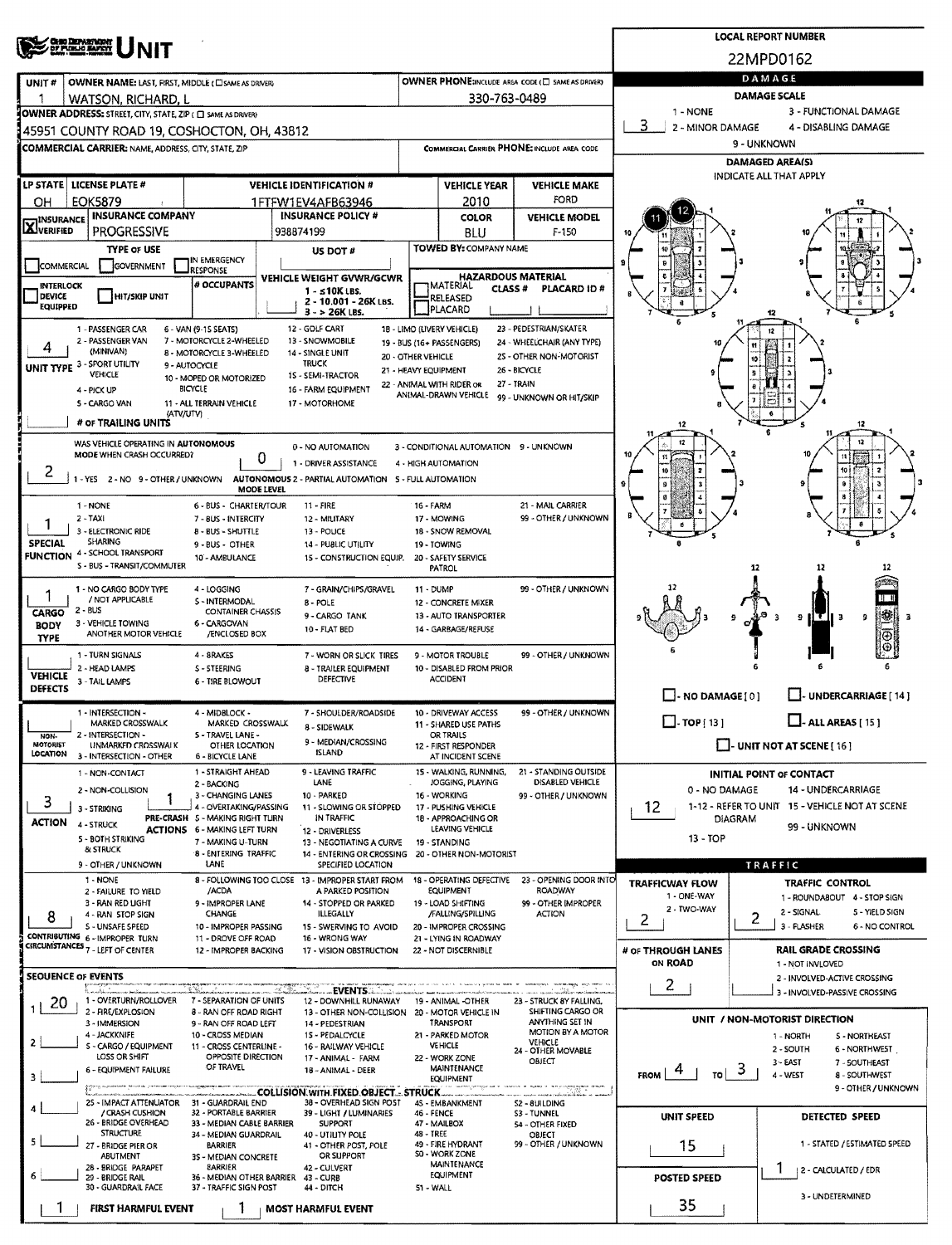| <b>CHIO DEPARTMENT</b><br>OF PUBLIC BAPETY |                                                                                                                                                                                                                                                                                                                                                                                                                                                                                                                                                                                                                                                                                                                                                                                                                                                                                                                                                                                                                                                                                                                                                                                                                                                                                                                                                                                                                                                                                                                                             | <b>LOCAL REPORT NUMBER</b>                                                                                                                                                                                                                                                                                                                                                                                                                                                                                                                                                                                                                                                                                                                                                                                                                                                                                                                                                                                                                                                                                                                                                                                                                                                                                                                                                                                                                                                                                                                                                                                                                                                                                                                                                                                                                                                                                                                                                                                                                                                                                                                                                                                                                                                                                                                                                                                                                                                                                                                                                                                                                                                                                                                                                                                                                                                                                                                                                                                                                                                                                                                                                                                                                                                                                                                                                                                                                                                                                                                                                                                                                                                                                                                                                                                                                                                                                                                                                                                                                                                                                                                                                                                                                                                                                                                                                                                                                                                                                                                                                                                                                                                                                                                                                                                                                                                                                                                                                                                                                                                                                                                                                                                                                                                                                                                                                                                                                                                                                                                                                                                                                                                                                                                                                                                                                                                                                                                                                                                                                                                                                                               |  |                                                                                                                                                                  |  |                     |                      |             |              |                      |  |  |  |  |  |
|--------------------------------------------|---------------------------------------------------------------------------------------------------------------------------------------------------------------------------------------------------------------------------------------------------------------------------------------------------------------------------------------------------------------------------------------------------------------------------------------------------------------------------------------------------------------------------------------------------------------------------------------------------------------------------------------------------------------------------------------------------------------------------------------------------------------------------------------------------------------------------------------------------------------------------------------------------------------------------------------------------------------------------------------------------------------------------------------------------------------------------------------------------------------------------------------------------------------------------------------------------------------------------------------------------------------------------------------------------------------------------------------------------------------------------------------------------------------------------------------------------------------------------------------------------------------------------------------------|------------------------------------------------------------------------------------------------------------------------------------------------------------------------------------------------------------------------------------------------------------------------------------------------------------------------------------------------------------------------------------------------------------------------------------------------------------------------------------------------------------------------------------------------------------------------------------------------------------------------------------------------------------------------------------------------------------------------------------------------------------------------------------------------------------------------------------------------------------------------------------------------------------------------------------------------------------------------------------------------------------------------------------------------------------------------------------------------------------------------------------------------------------------------------------------------------------------------------------------------------------------------------------------------------------------------------------------------------------------------------------------------------------------------------------------------------------------------------------------------------------------------------------------------------------------------------------------------------------------------------------------------------------------------------------------------------------------------------------------------------------------------------------------------------------------------------------------------------------------------------------------------------------------------------------------------------------------------------------------------------------------------------------------------------------------------------------------------------------------------------------------------------------------------------------------------------------------------------------------------------------------------------------------------------------------------------------------------------------------------------------------------------------------------------------------------------------------------------------------------------------------------------------------------------------------------------------------------------------------------------------------------------------------------------------------------------------------------------------------------------------------------------------------------------------------------------------------------------------------------------------------------------------------------------------------------------------------------------------------------------------------------------------------------------------------------------------------------------------------------------------------------------------------------------------------------------------------------------------------------------------------------------------------------------------------------------------------------------------------------------------------------------------------------------------------------------------------------------------------------------------------------------------------------------------------------------------------------------------------------------------------------------------------------------------------------------------------------------------------------------------------------------------------------------------------------------------------------------------------------------------------------------------------------------------------------------------------------------------------------------------------------------------------------------------------------------------------------------------------------------------------------------------------------------------------------------------------------------------------------------------------------------------------------------------------------------------------------------------------------------------------------------------------------------------------------------------------------------------------------------------------------------------------------------------------------------------------------------------------------------------------------------------------------------------------------------------------------------------------------------------------------------------------------------------------------------------------------------------------------------------------------------------------------------------------------------------------------------------------------------------------------------------------------------------------------------------------------------------------------------------------------------------------------------------------------------------------------------------------------------------------------------------------------------------------------------------------------------------------------------------------------------------------------------------------------------------------------------------------------------------------------------------------------------------------------------------------------------------------------------------------------------------------------------------------------------------------------------------------------------------------------------------------------------------------------------------------------------------------------------------------------------------------------------------------------------------------------------------------------------------------------------------------------------------------------------------------------------------------------------------------|--|------------------------------------------------------------------------------------------------------------------------------------------------------------------|--|---------------------|----------------------|-------------|--------------|----------------------|--|--|--|--|--|
|                                            |                                                                                                                                                                                                                                                                                                                                                                                                                                                                                                                                                                                                                                                                                                                                                                                                                                                                                                                                                                                                                                                                                                                                                                                                                                                                                                                                                                                                                                                                                                                                             |                                                                                                                                                                                                                                                                                                                                                                                                                                                                                                                                                                                                                                                                                                                                                                                                                                                                                                                                                                                                                                                                                                                                                                                                                                                                                                                                                                                                                                                                                                                                                                                                                                                                                                                                                                                                                                                                                                                                                                                                                                                                                                                                                                                                                                                                                                                                                                                                                                                                                                                                                                                                                                                                                                                                                                                                                                                                                                                                                                                                                                                                                                                                                                                                                                                                                                                                                                                                                                                                                                                                                                                                                                                                                                                                                                                                                                                                                                                                                                                                                                                                                                                                                                                                                                                                                                                                                                                                                                                                                                                                                                                                                                                                                                                                                                                                                                                                                                                                                                                                                                                                                                                                                                                                                                                                                                                                                                                                                                                                                                                                                                                                                                                                                                                                                                                                                                                                                                                                                                                                                                                                                                                                          |  |                                                                                                                                                                  |  |                     |                      |             |              |                      |  |  |  |  |  |
| UNIT#                                      |                                                                                                                                                                                                                                                                                                                                                                                                                                                                                                                                                                                                                                                                                                                                                                                                                                                                                                                                                                                                                                                                                                                                                                                                                                                                                                                                                                                                                                                                                                                                             |                                                                                                                                                                                                                                                                                                                                                                                                                                                                                                                                                                                                                                                                                                                                                                                                                                                                                                                                                                                                                                                                                                                                                                                                                                                                                                                                                                                                                                                                                                                                                                                                                                                                                                                                                                                                                                                                                                                                                                                                                                                                                                                                                                                                                                                                                                                                                                                                                                                                                                                                                                                                                                                                                                                                                                                                                                                                                                                                                                                                                                                                                                                                                                                                                                                                                                                                                                                                                                                                                                                                                                                                                                                                                                                                                                                                                                                                                                                                                                                                                                                                                                                                                                                                                                                                                                                                                                                                                                                                                                                                                                                                                                                                                                                                                                                                                                                                                                                                                                                                                                                                                                                                                                                                                                                                                                                                                                                                                                                                                                                                                                                                                                                                                                                                                                                                                                                                                                                                                                                                                                                                                                                                          |  |                                                                                                                                                                  |  |                     |                      | DAMAGE      |              |                      |  |  |  |  |  |
| 2                                          |                                                                                                                                                                                                                                                                                                                                                                                                                                                                                                                                                                                                                                                                                                                                                                                                                                                                                                                                                                                                                                                                                                                                                                                                                                                                                                                                                                                                                                                                                                                                             |                                                                                                                                                                                                                                                                                                                                                                                                                                                                                                                                                                                                                                                                                                                                                                                                                                                                                                                                                                                                                                                                                                                                                                                                                                                                                                                                                                                                                                                                                                                                                                                                                                                                                                                                                                                                                                                                                                                                                                                                                                                                                                                                                                                                                                                                                                                                                                                                                                                                                                                                                                                                                                                                                                                                                                                                                                                                                                                                                                                                                                                                                                                                                                                                                                                                                                                                                                                                                                                                                                                                                                                                                                                                                                                                                                                                                                                                                                                                                                                                                                                                                                                                                                                                                                                                                                                                                                                                                                                                                                                                                                                                                                                                                                                                                                                                                                                                                                                                                                                                                                                                                                                                                                                                                                                                                                                                                                                                                                                                                                                                                                                                                                                                                                                                                                                                                                                                                                                                                                                                                                                                                                                                          |  |                                                                                                                                                                  |  |                     |                      | 1 - NONE    |              |                      |  |  |  |  |  |
|                                            |                                                                                                                                                                                                                                                                                                                                                                                                                                                                                                                                                                                                                                                                                                                                                                                                                                                                                                                                                                                                                                                                                                                                                                                                                                                                                                                                                                                                                                                                                                                                             |                                                                                                                                                                                                                                                                                                                                                                                                                                                                                                                                                                                                                                                                                                                                                                                                                                                                                                                                                                                                                                                                                                                                                                                                                                                                                                                                                                                                                                                                                                                                                                                                                                                                                                                                                                                                                                                                                                                                                                                                                                                                                                                                                                                                                                                                                                                                                                                                                                                                                                                                                                                                                                                                                                                                                                                                                                                                                                                                                                                                                                                                                                                                                                                                                                                                                                                                                                                                                                                                                                                                                                                                                                                                                                                                                                                                                                                                                                                                                                                                                                                                                                                                                                                                                                                                                                                                                                                                                                                                                                                                                                                                                                                                                                                                                                                                                                                                                                                                                                                                                                                                                                                                                                                                                                                                                                                                                                                                                                                                                                                                                                                                                                                                                                                                                                                                                                                                                                                                                                                                                                                                                                                                          |  |                                                                                                                                                                  |  |                     |                      | З           |              | 4 - DISABLING DAMAGE |  |  |  |  |  |
|                                            |                                                                                                                                                                                                                                                                                                                                                                                                                                                                                                                                                                                                                                                                                                                                                                                                                                                                                                                                                                                                                                                                                                                                                                                                                                                                                                                                                                                                                                                                                                                                             |                                                                                                                                                                                                                                                                                                                                                                                                                                                                                                                                                                                                                                                                                                                                                                                                                                                                                                                                                                                                                                                                                                                                                                                                                                                                                                                                                                                                                                                                                                                                                                                                                                                                                                                                                                                                                                                                                                                                                                                                                                                                                                                                                                                                                                                                                                                                                                                                                                                                                                                                                                                                                                                                                                                                                                                                                                                                                                                                                                                                                                                                                                                                                                                                                                                                                                                                                                                                                                                                                                                                                                                                                                                                                                                                                                                                                                                                                                                                                                                                                                                                                                                                                                                                                                                                                                                                                                                                                                                                                                                                                                                                                                                                                                                                                                                                                                                                                                                                                                                                                                                                                                                                                                                                                                                                                                                                                                                                                                                                                                                                                                                                                                                                                                                                                                                                                                                                                                                                                                                                                                                                                                                                          |  |                                                                                                                                                                  |  |                     |                      | 9 - UNKNOWN |              |                      |  |  |  |  |  |
|                                            |                                                                                                                                                                                                                                                                                                                                                                                                                                                                                                                                                                                                                                                                                                                                                                                                                                                                                                                                                                                                                                                                                                                                                                                                                                                                                                                                                                                                                                                                                                                                             |                                                                                                                                                                                                                                                                                                                                                                                                                                                                                                                                                                                                                                                                                                                                                                                                                                                                                                                                                                                                                                                                                                                                                                                                                                                                                                                                                                                                                                                                                                                                                                                                                                                                                                                                                                                                                                                                                                                                                                                                                                                                                                                                                                                                                                                                                                                                                                                                                                                                                                                                                                                                                                                                                                                                                                                                                                                                                                                                                                                                                                                                                                                                                                                                                                                                                                                                                                                                                                                                                                                                                                                                                                                                                                                                                                                                                                                                                                                                                                                                                                                                                                                                                                                                                                                                                                                                                                                                                                                                                                                                                                                                                                                                                                                                                                                                                                                                                                                                                                                                                                                                                                                                                                                                                                                                                                                                                                                                                                                                                                                                                                                                                                                                                                                                                                                                                                                                                                                                                                                                                                                                                                                                          |  |                                                                                                                                                                  |  |                     |                      |             |              |                      |  |  |  |  |  |
|                                            |                                                                                                                                                                                                                                                                                                                                                                                                                                                                                                                                                                                                                                                                                                                                                                                                                                                                                                                                                                                                                                                                                                                                                                                                                                                                                                                                                                                                                                                                                                                                             |                                                                                                                                                                                                                                                                                                                                                                                                                                                                                                                                                                                                                                                                                                                                                                                                                                                                                                                                                                                                                                                                                                                                                                                                                                                                                                                                                                                                                                                                                                                                                                                                                                                                                                                                                                                                                                                                                                                                                                                                                                                                                                                                                                                                                                                                                                                                                                                                                                                                                                                                                                                                                                                                                                                                                                                                                                                                                                                                                                                                                                                                                                                                                                                                                                                                                                                                                                                                                                                                                                                                                                                                                                                                                                                                                                                                                                                                                                                                                                                                                                                                                                                                                                                                                                                                                                                                                                                                                                                                                                                                                                                                                                                                                                                                                                                                                                                                                                                                                                                                                                                                                                                                                                                                                                                                                                                                                                                                                                                                                                                                                                                                                                                                                                                                                                                                                                                                                                                                                                                                                                                                                                                                          |  |                                                                                                                                                                  |  | <b>VEHICLE YEAR</b> | <b>VEHICLE MAKE</b>  |             |              |                      |  |  |  |  |  |
|                                            |                                                                                                                                                                                                                                                                                                                                                                                                                                                                                                                                                                                                                                                                                                                                                                                                                                                                                                                                                                                                                                                                                                                                                                                                                                                                                                                                                                                                                                                                                                                                             |                                                                                                                                                                                                                                                                                                                                                                                                                                                                                                                                                                                                                                                                                                                                                                                                                                                                                                                                                                                                                                                                                                                                                                                                                                                                                                                                                                                                                                                                                                                                                                                                                                                                                                                                                                                                                                                                                                                                                                                                                                                                                                                                                                                                                                                                                                                                                                                                                                                                                                                                                                                                                                                                                                                                                                                                                                                                                                                                                                                                                                                                                                                                                                                                                                                                                                                                                                                                                                                                                                                                                                                                                                                                                                                                                                                                                                                                                                                                                                                                                                                                                                                                                                                                                                                                                                                                                                                                                                                                                                                                                                                                                                                                                                                                                                                                                                                                                                                                                                                                                                                                                                                                                                                                                                                                                                                                                                                                                                                                                                                                                                                                                                                                                                                                                                                                                                                                                                                                                                                                                                                                                                                                          |  |                                                                                                                                                                  |  |                     |                      |             |              |                      |  |  |  |  |  |
| <b>AJVERIFIED</b>                          |                                                                                                                                                                                                                                                                                                                                                                                                                                                                                                                                                                                                                                                                                                                                                                                                                                                                                                                                                                                                                                                                                                                                                                                                                                                                                                                                                                                                                                                                                                                                             |                                                                                                                                                                                                                                                                                                                                                                                                                                                                                                                                                                                                                                                                                                                                                                                                                                                                                                                                                                                                                                                                                                                                                                                                                                                                                                                                                                                                                                                                                                                                                                                                                                                                                                                                                                                                                                                                                                                                                                                                                                                                                                                                                                                                                                                                                                                                                                                                                                                                                                                                                                                                                                                                                                                                                                                                                                                                                                                                                                                                                                                                                                                                                                                                                                                                                                                                                                                                                                                                                                                                                                                                                                                                                                                                                                                                                                                                                                                                                                                                                                                                                                                                                                                                                                                                                                                                                                                                                                                                                                                                                                                                                                                                                                                                                                                                                                                                                                                                                                                                                                                                                                                                                                                                                                                                                                                                                                                                                                                                                                                                                                                                                                                                                                                                                                                                                                                                                                                                                                                                                                                                                                                                          |  |                                                                                                                                                                  |  | WHI                 | RAM                  |             |              |                      |  |  |  |  |  |
|                                            | TYPE OF USE                                                                                                                                                                                                                                                                                                                                                                                                                                                                                                                                                                                                                                                                                                                                                                                                                                                                                                                                                                                                                                                                                                                                                                                                                                                                                                                                                                                                                                                                                                                                 |                                                                                                                                                                                                                                                                                                                                                                                                                                                                                                                                                                                                                                                                                                                                                                                                                                                                                                                                                                                                                                                                                                                                                                                                                                                                                                                                                                                                                                                                                                                                                                                                                                                                                                                                                                                                                                                                                                                                                                                                                                                                                                                                                                                                                                                                                                                                                                                                                                                                                                                                                                                                                                                                                                                                                                                                                                                                                                                                                                                                                                                                                                                                                                                                                                                                                                                                                                                                                                                                                                                                                                                                                                                                                                                                                                                                                                                                                                                                                                                                                                                                                                                                                                                                                                                                                                                                                                                                                                                                                                                                                                                                                                                                                                                                                                                                                                                                                                                                                                                                                                                                                                                                                                                                                                                                                                                                                                                                                                                                                                                                                                                                                                                                                                                                                                                                                                                                                                                                                                                                                                                                                                                                          |  | US DOT #                                                                                                                                                         |  |                     |                      |             |              |                      |  |  |  |  |  |
|                                            |                                                                                                                                                                                                                                                                                                                                                                                                                                                                                                                                                                                                                                                                                                                                                                                                                                                                                                                                                                                                                                                                                                                                                                                                                                                                                                                                                                                                                                                                                                                                             | <b>RESPONSE</b>                                                                                                                                                                                                                                                                                                                                                                                                                                                                                                                                                                                                                                                                                                                                                                                                                                                                                                                                                                                                                                                                                                                                                                                                                                                                                                                                                                                                                                                                                                                                                                                                                                                                                                                                                                                                                                                                                                                                                                                                                                                                                                                                                                                                                                                                                                                                                                                                                                                                                                                                                                                                                                                                                                                                                                                                                                                                                                                                                                                                                                                                                                                                                                                                                                                                                                                                                                                                                                                                                                                                                                                                                                                                                                                                                                                                                                                                                                                                                                                                                                                                                                                                                                                                                                                                                                                                                                                                                                                                                                                                                                                                                                                                                                                                                                                                                                                                                                                                                                                                                                                                                                                                                                                                                                                                                                                                                                                                                                                                                                                                                                                                                                                                                                                                                                                                                                                                                                                                                                                                                                                                                                                          |  |                                                                                                                                                                  |  |                     |                      |             |              |                      |  |  |  |  |  |
| <b>DEVICE</b>                              | HIT/SKIP UNIT                                                                                                                                                                                                                                                                                                                                                                                                                                                                                                                                                                                                                                                                                                                                                                                                                                                                                                                                                                                                                                                                                                                                                                                                                                                                                                                                                                                                                                                                                                                               |                                                                                                                                                                                                                                                                                                                                                                                                                                                                                                                                                                                                                                                                                                                                                                                                                                                                                                                                                                                                                                                                                                                                                                                                                                                                                                                                                                                                                                                                                                                                                                                                                                                                                                                                                                                                                                                                                                                                                                                                                                                                                                                                                                                                                                                                                                                                                                                                                                                                                                                                                                                                                                                                                                                                                                                                                                                                                                                                                                                                                                                                                                                                                                                                                                                                                                                                                                                                                                                                                                                                                                                                                                                                                                                                                                                                                                                                                                                                                                                                                                                                                                                                                                                                                                                                                                                                                                                                                                                                                                                                                                                                                                                                                                                                                                                                                                                                                                                                                                                                                                                                                                                                                                                                                                                                                                                                                                                                                                                                                                                                                                                                                                                                                                                                                                                                                                                                                                                                                                                                                                                                                                                                          |  | 1 - s 10K LBS.                                                                                                                                                   |  |                     | PLACARD ID #         | 8           |              |                      |  |  |  |  |  |
|                                            |                                                                                                                                                                                                                                                                                                                                                                                                                                                                                                                                                                                                                                                                                                                                                                                                                                                                                                                                                                                                                                                                                                                                                                                                                                                                                                                                                                                                                                                                                                                                             |                                                                                                                                                                                                                                                                                                                                                                                                                                                                                                                                                                                                                                                                                                                                                                                                                                                                                                                                                                                                                                                                                                                                                                                                                                                                                                                                                                                                                                                                                                                                                                                                                                                                                                                                                                                                                                                                                                                                                                                                                                                                                                                                                                                                                                                                                                                                                                                                                                                                                                                                                                                                                                                                                                                                                                                                                                                                                                                                                                                                                                                                                                                                                                                                                                                                                                                                                                                                                                                                                                                                                                                                                                                                                                                                                                                                                                                                                                                                                                                                                                                                                                                                                                                                                                                                                                                                                                                                                                                                                                                                                                                                                                                                                                                                                                                                                                                                                                                                                                                                                                                                                                                                                                                                                                                                                                                                                                                                                                                                                                                                                                                                                                                                                                                                                                                                                                                                                                                                                                                                                                                                                                                                          |  | $3 - 26K$ LBS.                                                                                                                                                   |  |                     |                      |             |              | 12                   |  |  |  |  |  |
|                                            |                                                                                                                                                                                                                                                                                                                                                                                                                                                                                                                                                                                                                                                                                                                                                                                                                                                                                                                                                                                                                                                                                                                                                                                                                                                                                                                                                                                                                                                                                                                                             |                                                                                                                                                                                                                                                                                                                                                                                                                                                                                                                                                                                                                                                                                                                                                                                                                                                                                                                                                                                                                                                                                                                                                                                                                                                                                                                                                                                                                                                                                                                                                                                                                                                                                                                                                                                                                                                                                                                                                                                                                                                                                                                                                                                                                                                                                                                                                                                                                                                                                                                                                                                                                                                                                                                                                                                                                                                                                                                                                                                                                                                                                                                                                                                                                                                                                                                                                                                                                                                                                                                                                                                                                                                                                                                                                                                                                                                                                                                                                                                                                                                                                                                                                                                                                                                                                                                                                                                                                                                                                                                                                                                                                                                                                                                                                                                                                                                                                                                                                                                                                                                                                                                                                                                                                                                                                                                                                                                                                                                                                                                                                                                                                                                                                                                                                                                                                                                                                                                                                                                                                                                                                                                                          |  |                                                                                                                                                                  |  |                     |                      |             |              | 12                   |  |  |  |  |  |
|                                            | (MINIVAN)                                                                                                                                                                                                                                                                                                                                                                                                                                                                                                                                                                                                                                                                                                                                                                                                                                                                                                                                                                                                                                                                                                                                                                                                                                                                                                                                                                                                                                                                                                                                   |                                                                                                                                                                                                                                                                                                                                                                                                                                                                                                                                                                                                                                                                                                                                                                                                                                                                                                                                                                                                                                                                                                                                                                                                                                                                                                                                                                                                                                                                                                                                                                                                                                                                                                                                                                                                                                                                                                                                                                                                                                                                                                                                                                                                                                                                                                                                                                                                                                                                                                                                                                                                                                                                                                                                                                                                                                                                                                                                                                                                                                                                                                                                                                                                                                                                                                                                                                                                                                                                                                                                                                                                                                                                                                                                                                                                                                                                                                                                                                                                                                                                                                                                                                                                                                                                                                                                                                                                                                                                                                                                                                                                                                                                                                                                                                                                                                                                                                                                                                                                                                                                                                                                                                                                                                                                                                                                                                                                                                                                                                                                                                                                                                                                                                                                                                                                                                                                                                                                                                                                                                                                                                                                          |  |                                                                                                                                                                  |  |                     |                      |             | 10           |                      |  |  |  |  |  |
|                                            | <b>VEHICLE</b>                                                                                                                                                                                                                                                                                                                                                                                                                                                                                                                                                                                                                                                                                                                                                                                                                                                                                                                                                                                                                                                                                                                                                                                                                                                                                                                                                                                                                                                                                                                              |                                                                                                                                                                                                                                                                                                                                                                                                                                                                                                                                                                                                                                                                                                                                                                                                                                                                                                                                                                                                                                                                                                                                                                                                                                                                                                                                                                                                                                                                                                                                                                                                                                                                                                                                                                                                                                                                                                                                                                                                                                                                                                                                                                                                                                                                                                                                                                                                                                                                                                                                                                                                                                                                                                                                                                                                                                                                                                                                                                                                                                                                                                                                                                                                                                                                                                                                                                                                                                                                                                                                                                                                                                                                                                                                                                                                                                                                                                                                                                                                                                                                                                                                                                                                                                                                                                                                                                                                                                                                                                                                                                                                                                                                                                                                                                                                                                                                                                                                                                                                                                                                                                                                                                                                                                                                                                                                                                                                                                                                                                                                                                                                                                                                                                                                                                                                                                                                                                                                                                                                                                                                                                                                          |  |                                                                                                                                                                  |  |                     |                      |             | $\mathbf{9}$ |                      |  |  |  |  |  |
|                                            |                                                                                                                                                                                                                                                                                                                                                                                                                                                                                                                                                                                                                                                                                                                                                                                                                                                                                                                                                                                                                                                                                                                                                                                                                                                                                                                                                                                                                                                                                                                                             |                                                                                                                                                                                                                                                                                                                                                                                                                                                                                                                                                                                                                                                                                                                                                                                                                                                                                                                                                                                                                                                                                                                                                                                                                                                                                                                                                                                                                                                                                                                                                                                                                                                                                                                                                                                                                                                                                                                                                                                                                                                                                                                                                                                                                                                                                                                                                                                                                                                                                                                                                                                                                                                                                                                                                                                                                                                                                                                                                                                                                                                                                                                                                                                                                                                                                                                                                                                                                                                                                                                                                                                                                                                                                                                                                                                                                                                                                                                                                                                                                                                                                                                                                                                                                                                                                                                                                                                                                                                                                                                                                                                                                                                                                                                                                                                                                                                                                                                                                                                                                                                                                                                                                                                                                                                                                                                                                                                                                                                                                                                                                                                                                                                                                                                                                                                                                                                                                                                                                                                                                                                                                                                                          |  |                                                                                                                                                                  |  |                     |                      |             |              |                      |  |  |  |  |  |
|                                            |                                                                                                                                                                                                                                                                                                                                                                                                                                                                                                                                                                                                                                                                                                                                                                                                                                                                                                                                                                                                                                                                                                                                                                                                                                                                                                                                                                                                                                                                                                                                             |                                                                                                                                                                                                                                                                                                                                                                                                                                                                                                                                                                                                                                                                                                                                                                                                                                                                                                                                                                                                                                                                                                                                                                                                                                                                                                                                                                                                                                                                                                                                                                                                                                                                                                                                                                                                                                                                                                                                                                                                                                                                                                                                                                                                                                                                                                                                                                                                                                                                                                                                                                                                                                                                                                                                                                                                                                                                                                                                                                                                                                                                                                                                                                                                                                                                                                                                                                                                                                                                                                                                                                                                                                                                                                                                                                                                                                                                                                                                                                                                                                                                                                                                                                                                                                                                                                                                                                                                                                                                                                                                                                                                                                                                                                                                                                                                                                                                                                                                                                                                                                                                                                                                                                                                                                                                                                                                                                                                                                                                                                                                                                                                                                                                                                                                                                                                                                                                                                                                                                                                                                                                                                                                          |  |                                                                                                                                                                  |  |                     |                      | 12          |              | 12                   |  |  |  |  |  |
|                                            |                                                                                                                                                                                                                                                                                                                                                                                                                                                                                                                                                                                                                                                                                                                                                                                                                                                                                                                                                                                                                                                                                                                                                                                                                                                                                                                                                                                                                                                                                                                                             |                                                                                                                                                                                                                                                                                                                                                                                                                                                                                                                                                                                                                                                                                                                                                                                                                                                                                                                                                                                                                                                                                                                                                                                                                                                                                                                                                                                                                                                                                                                                                                                                                                                                                                                                                                                                                                                                                                                                                                                                                                                                                                                                                                                                                                                                                                                                                                                                                                                                                                                                                                                                                                                                                                                                                                                                                                                                                                                                                                                                                                                                                                                                                                                                                                                                                                                                                                                                                                                                                                                                                                                                                                                                                                                                                                                                                                                                                                                                                                                                                                                                                                                                                                                                                                                                                                                                                                                                                                                                                                                                                                                                                                                                                                                                                                                                                                                                                                                                                                                                                                                                                                                                                                                                                                                                                                                                                                                                                                                                                                                                                                                                                                                                                                                                                                                                                                                                                                                                                                                                                                                                                                                                          |  |                                                                                                                                                                  |  |                     |                      |             |              |                      |  |  |  |  |  |
|                                            |                                                                                                                                                                                                                                                                                                                                                                                                                                                                                                                                                                                                                                                                                                                                                                                                                                                                                                                                                                                                                                                                                                                                                                                                                                                                                                                                                                                                                                                                                                                                             |                                                                                                                                                                                                                                                                                                                                                                                                                                                                                                                                                                                                                                                                                                                                                                                                                                                                                                                                                                                                                                                                                                                                                                                                                                                                                                                                                                                                                                                                                                                                                                                                                                                                                                                                                                                                                                                                                                                                                                                                                                                                                                                                                                                                                                                                                                                                                                                                                                                                                                                                                                                                                                                                                                                                                                                                                                                                                                                                                                                                                                                                                                                                                                                                                                                                                                                                                                                                                                                                                                                                                                                                                                                                                                                                                                                                                                                                                                                                                                                                                                                                                                                                                                                                                                                                                                                                                                                                                                                                                                                                                                                                                                                                                                                                                                                                                                                                                                                                                                                                                                                                                                                                                                                                                                                                                                                                                                                                                                                                                                                                                                                                                                                                                                                                                                                                                                                                                                                                                                                                                                                                                                                                          |  |                                                                                                                                                                  |  |                     |                      |             |              | n                    |  |  |  |  |  |
|                                            |                                                                                                                                                                                                                                                                                                                                                                                                                                                                                                                                                                                                                                                                                                                                                                                                                                                                                                                                                                                                                                                                                                                                                                                                                                                                                                                                                                                                                                                                                                                                             |                                                                                                                                                                                                                                                                                                                                                                                                                                                                                                                                                                                                                                                                                                                                                                                                                                                                                                                                                                                                                                                                                                                                                                                                                                                                                                                                                                                                                                                                                                                                                                                                                                                                                                                                                                                                                                                                                                                                                                                                                                                                                                                                                                                                                                                                                                                                                                                                                                                                                                                                                                                                                                                                                                                                                                                                                                                                                                                                                                                                                                                                                                                                                                                                                                                                                                                                                                                                                                                                                                                                                                                                                                                                                                                                                                                                                                                                                                                                                                                                                                                                                                                                                                                                                                                                                                                                                                                                                                                                                                                                                                                                                                                                                                                                                                                                                                                                                                                                                                                                                                                                                                                                                                                                                                                                                                                                                                                                                                                                                                                                                                                                                                                                                                                                                                                                                                                                                                                                                                                                                                                                                                                                          |  |                                                                                                                                                                  |  |                     |                      |             |              |                      |  |  |  |  |  |
|                                            |                                                                                                                                                                                                                                                                                                                                                                                                                                                                                                                                                                                                                                                                                                                                                                                                                                                                                                                                                                                                                                                                                                                                                                                                                                                                                                                                                                                                                                                                                                                                             |                                                                                                                                                                                                                                                                                                                                                                                                                                                                                                                                                                                                                                                                                                                                                                                                                                                                                                                                                                                                                                                                                                                                                                                                                                                                                                                                                                                                                                                                                                                                                                                                                                                                                                                                                                                                                                                                                                                                                                                                                                                                                                                                                                                                                                                                                                                                                                                                                                                                                                                                                                                                                                                                                                                                                                                                                                                                                                                                                                                                                                                                                                                                                                                                                                                                                                                                                                                                                                                                                                                                                                                                                                                                                                                                                                                                                                                                                                                                                                                                                                                                                                                                                                                                                                                                                                                                                                                                                                                                                                                                                                                                                                                                                                                                                                                                                                                                                                                                                                                                                                                                                                                                                                                                                                                                                                                                                                                                                                                                                                                                                                                                                                                                                                                                                                                                                                                                                                                                                                                                                                                                                                                                          |  | 11 - FIRE                                                                                                                                                        |  |                     | 21 - MAIL CARRIER    |             |              |                      |  |  |  |  |  |
|                                            |                                                                                                                                                                                                                                                                                                                                                                                                                                                                                                                                                                                                                                                                                                                                                                                                                                                                                                                                                                                                                                                                                                                                                                                                                                                                                                                                                                                                                                                                                                                                             |                                                                                                                                                                                                                                                                                                                                                                                                                                                                                                                                                                                                                                                                                                                                                                                                                                                                                                                                                                                                                                                                                                                                                                                                                                                                                                                                                                                                                                                                                                                                                                                                                                                                                                                                                                                                                                                                                                                                                                                                                                                                                                                                                                                                                                                                                                                                                                                                                                                                                                                                                                                                                                                                                                                                                                                                                                                                                                                                                                                                                                                                                                                                                                                                                                                                                                                                                                                                                                                                                                                                                                                                                                                                                                                                                                                                                                                                                                                                                                                                                                                                                                                                                                                                                                                                                                                                                                                                                                                                                                                                                                                                                                                                                                                                                                                                                                                                                                                                                                                                                                                                                                                                                                                                                                                                                                                                                                                                                                                                                                                                                                                                                                                                                                                                                                                                                                                                                                                                                                                                                                                                                                                                          |  | 12 - MILITARY                                                                                                                                                    |  |                     | 99 - OTHER / UNKNOWN |             |              |                      |  |  |  |  |  |
| <b>SPECIAL</b>                             | <b>SHARING</b>                                                                                                                                                                                                                                                                                                                                                                                                                                                                                                                                                                                                                                                                                                                                                                                                                                                                                                                                                                                                                                                                                                                                                                                                                                                                                                                                                                                                                                                                                                                              | 9 - BUS - OTHER                                                                                                                                                                                                                                                                                                                                                                                                                                                                                                                                                                                                                                                                                                                                                                                                                                                                                                                                                                                                                                                                                                                                                                                                                                                                                                                                                                                                                                                                                                                                                                                                                                                                                                                                                                                                                                                                                                                                                                                                                                                                                                                                                                                                                                                                                                                                                                                                                                                                                                                                                                                                                                                                                                                                                                                                                                                                                                                                                                                                                                                                                                                                                                                                                                                                                                                                                                                                                                                                                                                                                                                                                                                                                                                                                                                                                                                                                                                                                                                                                                                                                                                                                                                                                                                                                                                                                                                                                                                                                                                                                                                                                                                                                                                                                                                                                                                                                                                                                                                                                                                                                                                                                                                                                                                                                                                                                                                                                                                                                                                                                                                                                                                                                                                                                                                                                                                                                                                                                                                                                                                                                                                          |  | 14 - PUBLIC UTILITY                                                                                                                                              |  |                     |                      |             |              |                      |  |  |  |  |  |
|                                            |                                                                                                                                                                                                                                                                                                                                                                                                                                                                                                                                                                                                                                                                                                                                                                                                                                                                                                                                                                                                                                                                                                                                                                                                                                                                                                                                                                                                                                                                                                                                             |                                                                                                                                                                                                                                                                                                                                                                                                                                                                                                                                                                                                                                                                                                                                                                                                                                                                                                                                                                                                                                                                                                                                                                                                                                                                                                                                                                                                                                                                                                                                                                                                                                                                                                                                                                                                                                                                                                                                                                                                                                                                                                                                                                                                                                                                                                                                                                                                                                                                                                                                                                                                                                                                                                                                                                                                                                                                                                                                                                                                                                                                                                                                                                                                                                                                                                                                                                                                                                                                                                                                                                                                                                                                                                                                                                                                                                                                                                                                                                                                                                                                                                                                                                                                                                                                                                                                                                                                                                                                                                                                                                                                                                                                                                                                                                                                                                                                                                                                                                                                                                                                                                                                                                                                                                                                                                                                                                                                                                                                                                                                                                                                                                                                                                                                                                                                                                                                                                                                                                                                                                                                                                                                          |  |                                                                                                                                                                  |  |                     |                      |             | 12           | 12                   |  |  |  |  |  |
|                                            |                                                                                                                                                                                                                                                                                                                                                                                                                                                                                                                                                                                                                                                                                                                                                                                                                                                                                                                                                                                                                                                                                                                                                                                                                                                                                                                                                                                                                                                                                                                                             | 22MPD0162<br>OWNER PHONE:INCLUDE AREA CODE (C) SAME AS DRIVERY<br>OWNER NAME: LAST, FIRST, MIDDLE (C) SAME AS DRIVER)<br>DAMAGE SCALE<br>410-739-5634<br>GUPTILL, HEATHER, CAROLINE<br>3 - FUNCTIONAL DAMAGE<br>OWNER ADDRESS: STREET, CITY, STATE, ZIP ( E) SAME AS DRIVER)<br>2 - MINOR DAMAGE<br>COMMERCIAL CARRIER PHONE: INCLUDE AREA CODE<br><b>DAMAGED AREA(S)</b><br>INDICATE ALL THAT APPLY<br><b>VEHICLE IDENTIFICATION #</b><br><b>DODGE</b><br>2007<br>1D7HA18P37J548804<br><b>INSURANCE POLICY #</b><br><b>COLOR</b><br><b>VEHICLE MODEL</b><br>2009144378<br>TOWED BY: COMPANY NAME<br>IN EMERGENCY<br><b>HAZARDOUS MATERIAL</b><br><b>VEHICLE WEIGHT GVWR/GCWR</b><br># OCCUPANTS<br>IMATERIAL<br>CLASS <sup>#</sup><br>RELEASED<br>2 - 10.001 - 26K LBS.<br>PLACARD<br>12 - GOLF CART<br>23 - PEDESTRIAN/SKATER<br>6 - VAN (9-15 SEATS)<br>18 - LIMO (LIVERY VEHICLE)<br>7 - MOTORCYCLE 2-WHEELED<br>13 - SNOWMOBILE<br>24 - WHEELCHAIR (ANY TYPE)<br>19 - BUS (16+ PASSENGERS)<br>8 - MOTORCYCLE 3-WHEELED<br>14 - 5 INGLE UNIT<br>20 - OTHER VEHICLE<br>25 - OTHER NON-MOTORIST<br><b>TRUCK</b><br>9 - AUTOCYCLE<br>26 - BICYCLE<br>21 - HEAVY EQUIPMENT<br>15 - SEMI-TRACTOR<br>10 - MOPED OR MOTORIZED<br>22 - ANIMAL WITH RIDER OR<br>27 - TRAIN<br><b>BICYCLE</b><br>16 - FARM EQUIPMENT<br>ANIMAL-DRAWN VEHICLE<br>99 - UNKNOWN OR HIT/SKIP<br>11 - ALL TERRAIN VEHICLE<br>17 - MOTORHOME<br>(ATV/UTV)<br>0 - NO AUTOMATION<br>3 - CONDITIONAL AUTOMATION 9 - UNKNOWN<br>0<br>1 - DRIVER ASSISTANCE<br>4 - HIGH AUTOMATION<br><b>MODE LEVEL</b><br>6 - BUS - CHARTER/TOUR<br>16 - FARM<br>7 - BUS - INTERCITY<br>17 - MOWING<br>8 - 8US - SHUTTLE<br>18 - SNOW REMOVAL<br>13 - POLICE<br>19 - TOWING<br>10 - AMBULANCE<br>15 - CONSTRUCTION EQUIP,<br>20 - SAFETY SERVICE<br>PATROL<br>99 - OTHER / UNKNOWN<br>4 - LOGGING<br>7 - GRAIN/CHIPS/GRAVEL<br>11 - DUMP<br>5 - INTERMODAL<br>8 - POLE<br>12 - CONCRETE MIXER<br><b>CONTAINER CHASSIS</b><br>爆<br>9 - CARGO TANK<br>13 - AUTO TRANSPORTER<br>ا آ $\mathbf{r}$ ا ا<br>9<br>91<br>6 - CARGOVAN<br>10 - FLAT BED<br>14 - GARBAGE/REFUSE<br>/ENCLOSED BOX<br>$\overline{\odot}$<br>o<br>4 - BRAKES<br>7 - WORN OR SLICK TIRES<br>9 - MOTOR TROUBLE<br>99 - OTHER / UNKNOWN<br>5 - STEERING<br><b>8 - TRAILER EQUIPMENT</b><br>10 - DISABLED FROM PRIOR<br>DEFECTIVE<br><b>ACCIDENT</b><br>6 - TIRE BLOWOUT<br>$\Box$ - NO DAMAGE [ 0 ]<br>LI-UNDERCARRIAGE! 14<br>99 - OTHER / UNKNOWN<br>4 - MIDBLOCK -<br>7 - SHOULDER/ROADSIDE<br>10 - DRIVEWAY ACCESS<br>$\Box$ - ALL AREAS [ 15 ]<br>$\Box$ - TOP[13]<br>MARKED CROSSWALK<br>11 - SHARED USE PATHS<br>8 - SIDEWALK<br>5 - TRAVEL LANE -<br>OR TRAILS<br>9 - MEDIAN/CROSSING<br>- UNIT NOT AT SCENE [ 16 ]<br>OTHER LOCATION<br>12 - FIRST RESPONDER<br><b>ISLAND</b><br><b>6 - BICYCLE LANE</b><br>AT INCIDENT SCENE<br>1 - STRAIGHT AHEAD<br>9 - LEAVING TRAFFIC<br>1S - WALKING, RUNNING,<br>21 - STANDING OUTSIDE<br><b>INITIAL POINT OF CONTACT</b><br>LANE<br>JOGGING, PLAYING<br>DISABLED VEHICLE<br>2 - BACKING<br>0 - NO DAMAGE<br><b>14 - UNDERCARRIAGE</b><br>10 - PARKED<br>3 - CHANGING LANES<br>16 - WORKING<br>99 - OTHER / UNKNOWN<br>6<br>1-12 - REFER TO UNIT 15 - VEHICLE NOT AT SCENE<br>4 - OVERTAKING/PASSING<br>7<br>11 - SLOWING OR STOPPED<br>17 - PUSHING VEHICLE<br>PRE-CRASH 5 - MAKING RIGHT TURN<br>IN TRAFFIC<br>18 - APPROACHING OR<br>DIAGRAM<br>99 - UNKNOWN<br>LEAVING VEHICLE<br><b>ACTIONS 6 - MAKING LEFT TURN</b><br>12 - DRIVERLESS<br>13 - TOP<br>7 - MAKING U-TURN<br>13 - NEGOTIATING A CURVE<br>19 - STANDING<br><b>8 - ENTERING TRAFFIC</b><br>14 - ENTERING OR CROSSING<br>20 - OTHER NON-MOTORIST<br>LANE<br>SPECIFIED LOCATION<br><b>TRAFFIC</b><br>8 - FOLLOWING TOO CLOSE 13 - IMPROPER START FROM<br>18 - OPERATING DEFECTIVE<br>23 - OPENING DOOR INTO<br><b>TRAFFICWAY FLOW</b><br>TRAFFIC CONTROL<br>ROADWAY<br>/ACDA<br>A PARKED POSITION<br>EQUIPMENT<br>1 - ONE-WAY<br>1 - ROUNDABOUT 4 - STOP SIGN<br>9 - IMPROPER LANE<br>99 - OTHER IMPROPER<br>14 - STOPPED OR PARKED<br>19 - LOAD SHIFTING<br>2 - TWO WAY<br>2 - SIGNAL<br>5 - YIELD SIGN<br>CHANGE<br>ILLEGALLY<br>/FALLING/SPILLING<br><b>ACTION</b><br>2<br>2<br>3 - FLASHER<br><b>6 - NO CONTROL</b><br>10 - IMPROPER PASSING<br>15 - SWERVING TO AVOID<br>20 - IMPROPER CROSSING<br>11 - DROVE OFF ROAD<br>16 - WRONG WAY<br>21 - LYING IN ROADWAY<br><b>RAIL GRADE CROSSING</b><br>12 - IMPROPER BACKING<br>22 - NOT DISCERNIBLE<br># OF THROUGH LANES<br>17 - VISION OBSTRUCTION<br>ON ROAD<br>1 - NOT INVLOVED<br>2 - INVOLVED-ACTIVE CROSSING<br>2<br><b>EVENTS.</b><br>3 - INVOLVED-PASSIVE CROSSING<br>and an account connect<br>7 - SEPARATION OF UNITS<br>12 - DOWNHILL RUNAWAY<br>19 - ANIMAL - OTHER<br>23 - STRUCK BY FALLING,<br>SHIFTING CARGO OR<br><b>B - RAN OFF ROAD RIGHT</b><br>13 - OTHER NON-COLLISION 20 - MOTOR VEHICLE IN<br>UNIT / NON-MOTORIST DIRECTION<br>ANYTHING SET IN<br>TRANSPORT<br>9 - RAN OFF ROAD LEFT<br>14 - PEDESTRIAN<br>MOTION BY A MOTOR<br>10 - CROSS MEDIAN<br>15 - PEDALCYCLE<br>21 - PARKED MOTOR<br>1 - NORTH<br>S - NORTHEAST<br><b>VEHICLE</b><br><b>VEHICLE</b><br>11 - CROSS CENTERLINE -<br>16 - RAILWAY VEHICLE<br>2 - SOUTH<br>6 - NORTHWEST<br>24 - OTHER MOVABLE<br>OPPOSITE DIRECTION<br>22 - WORK ZONE<br>17 ANIMAL - FARM<br>OBJECT<br>$3 - EAST$<br>7 - SOUTHEAST<br>OF TRAVEL<br>MAINTENANCE<br>18 - ANIMAL - DEER<br><b>FROM</b><br>۲o۱<br>4 - WEST<br>8 - SOUTHWEST<br><b>EQUIPMENT</b><br>9 - OTHER / UNKNOWN<br><b>COLLISION WITH FIXED OBJECT - STRUCK</b><br>2S - IMPACT ATTENUATOR 31 - GUARDRAIL END<br>3B - OVERHEAD SIGN POST<br>4S - EMBANKMENT<br>S2 - BUILDING<br>32 - PORTABLE BARRIER<br>39 - LIGHT / LUMINARIES<br>46 - FENCE<br>53 - TUNNEL<br>UNIT SPEED<br>DETECTED SPEED<br>33 - MEDIAN CABLE BARRIER<br>SUPPORT<br>47 - MAILBOX ·<br>54 - OTHER FIXED<br>48 - TREE<br>34 - MEDIAN GUARDRAIL<br>40 - UTILITY POLE<br>OBJECT<br>10<br>49 - FIRE HYDRANT<br>99 - OTHER / UNKNOWN<br>1 - STATED / ESTIMATED SPEED<br><b>BARRIER</b><br>41 - OTHER POST, POLE<br>50 - WORK ZONE<br>35 - MEDIAN CONCRETE |  |                                                                                                                                                                  |  |                     |                      |             |              |                      |  |  |  |  |  |
| <b>CARGO</b>                               |                                                                                                                                                                                                                                                                                                                                                                                                                                                                                                                                                                                                                                                                                                                                                                                                                                                                                                                                                                                                                                                                                                                                                                                                                                                                                                                                                                                                                                                                                                                                             |                                                                                                                                                                                                                                                                                                                                                                                                                                                                                                                                                                                                                                                                                                                                                                                                                                                                                                                                                                                                                                                                                                                                                                                                                                                                                                                                                                                                                                                                                                                                                                                                                                                                                                                                                                                                                                                                                                                                                                                                                                                                                                                                                                                                                                                                                                                                                                                                                                                                                                                                                                                                                                                                                                                                                                                                                                                                                                                                                                                                                                                                                                                                                                                                                                                                                                                                                                                                                                                                                                                                                                                                                                                                                                                                                                                                                                                                                                                                                                                                                                                                                                                                                                                                                                                                                                                                                                                                                                                                                                                                                                                                                                                                                                                                                                                                                                                                                                                                                                                                                                                                                                                                                                                                                                                                                                                                                                                                                                                                                                                                                                                                                                                                                                                                                                                                                                                                                                                                                                                                                                                                                                                                          |  |                                                                                                                                                                  |  |                     |                      |             |              |                      |  |  |  |  |  |
| <b>BODY</b>                                | ANOTHER MOTOR VEHICLE                                                                                                                                                                                                                                                                                                                                                                                                                                                                                                                                                                                                                                                                                                                                                                                                                                                                                                                                                                                                                                                                                                                                                                                                                                                                                                                                                                                                                                                                                                                       |                                                                                                                                                                                                                                                                                                                                                                                                                                                                                                                                                                                                                                                                                                                                                                                                                                                                                                                                                                                                                                                                                                                                                                                                                                                                                                                                                                                                                                                                                                                                                                                                                                                                                                                                                                                                                                                                                                                                                                                                                                                                                                                                                                                                                                                                                                                                                                                                                                                                                                                                                                                                                                                                                                                                                                                                                                                                                                                                                                                                                                                                                                                                                                                                                                                                                                                                                                                                                                                                                                                                                                                                                                                                                                                                                                                                                                                                                                                                                                                                                                                                                                                                                                                                                                                                                                                                                                                                                                                                                                                                                                                                                                                                                                                                                                                                                                                                                                                                                                                                                                                                                                                                                                                                                                                                                                                                                                                                                                                                                                                                                                                                                                                                                                                                                                                                                                                                                                                                                                                                                                                                                                                                          |  |                                                                                                                                                                  |  |                     |                      |             |              |                      |  |  |  |  |  |
|                                            |                                                                                                                                                                                                                                                                                                                                                                                                                                                                                                                                                                                                                                                                                                                                                                                                                                                                                                                                                                                                                                                                                                                                                                                                                                                                                                                                                                                                                                                                                                                                             |                                                                                                                                                                                                                                                                                                                                                                                                                                                                                                                                                                                                                                                                                                                                                                                                                                                                                                                                                                                                                                                                                                                                                                                                                                                                                                                                                                                                                                                                                                                                                                                                                                                                                                                                                                                                                                                                                                                                                                                                                                                                                                                                                                                                                                                                                                                                                                                                                                                                                                                                                                                                                                                                                                                                                                                                                                                                                                                                                                                                                                                                                                                                                                                                                                                                                                                                                                                                                                                                                                                                                                                                                                                                                                                                                                                                                                                                                                                                                                                                                                                                                                                                                                                                                                                                                                                                                                                                                                                                                                                                                                                                                                                                                                                                                                                                                                                                                                                                                                                                                                                                                                                                                                                                                                                                                                                                                                                                                                                                                                                                                                                                                                                                                                                                                                                                                                                                                                                                                                                                                                                                                                                                          |  |                                                                                                                                                                  |  |                     |                      |             |              |                      |  |  |  |  |  |
| <b>VEHICLE</b>                             |                                                                                                                                                                                                                                                                                                                                                                                                                                                                                                                                                                                                                                                                                                                                                                                                                                                                                                                                                                                                                                                                                                                                                                                                                                                                                                                                                                                                                                                                                                                                             |                                                                                                                                                                                                                                                                                                                                                                                                                                                                                                                                                                                                                                                                                                                                                                                                                                                                                                                                                                                                                                                                                                                                                                                                                                                                                                                                                                                                                                                                                                                                                                                                                                                                                                                                                                                                                                                                                                                                                                                                                                                                                                                                                                                                                                                                                                                                                                                                                                                                                                                                                                                                                                                                                                                                                                                                                                                                                                                                                                                                                                                                                                                                                                                                                                                                                                                                                                                                                                                                                                                                                                                                                                                                                                                                                                                                                                                                                                                                                                                                                                                                                                                                                                                                                                                                                                                                                                                                                                                                                                                                                                                                                                                                                                                                                                                                                                                                                                                                                                                                                                                                                                                                                                                                                                                                                                                                                                                                                                                                                                                                                                                                                                                                                                                                                                                                                                                                                                                                                                                                                                                                                                                                          |  |                                                                                                                                                                  |  |                     |                      |             |              |                      |  |  |  |  |  |
| <b>DEFECTS</b>                             | 7274 COUNTY ROAD 623, MILLERSBURG, OH, 44654<br><b>COMMERCIAL CARRIER: NAME, ADDRESS, CITY, STATE, ZIP</b><br>LP STATE   LICENSE PLATE #<br>HVM6304<br>OН<br><b>INSURANCE COMPANY</b><br><b>HINSURANCE</b><br><b>GOOD SAM INSURANCE</b><br>GOVERNMENT<br><b>COMMERCIAL</b><br>INTERLOCK<br><b>EQUIPPED</b><br>1 - PASSENGER CAR<br>2 - PASSENGER VAN<br>UNIT TYPE 3 - SPORT UTILITY<br>4 - PICK UP<br>5 - CARGO VAN<br># OF TRAILING UNITS<br>WAS VEHICLE OPERATING IN AUTONOMOUS<br>MODE WHEN CRASH OCCURRED?<br>2<br>1 - YES 2 - NO 9 - OTHER / UNKNOWN AUTONOMOUS 2 - PARTIAL AUTOMATION S - FULL AUTOMATION<br>1 - NONE<br>$2 - TAXI$<br>3 - ELECTRONIC RIDE<br><b>FUNCTION 4 - SCHOOL TRANSPORT</b><br>5 - BUS - TRANSIT/COMMUTER<br>1 - NO CARGO BODY TYPE<br>1<br>/ NOT APPLICABLE<br>$2 - 8US$<br>3 - VEHICLE TOWING<br><b>TYPE</b><br>1 - TURN SIGNALS<br>2 - HEAD LAMPS<br>3 - TAIL LAMPS<br>1 - INTERSECTION -<br>MARKED CROSSWALK<br>2 - INTERSECTION -<br>NON-<br>MOTORIST<br>UNMARKED CROSSWALK<br>3 - INTERSECTION - OTHER<br>1 - NON-CONTACT<br>2 - NON-COLLISION<br>4<br>3 - STRIKING<br>4 - STRUCK<br><b>S - BOTH STRIKING</b><br>& STRUCK<br>9 - OTHER / UNKNOWN<br>1 - NONE<br>2 - FAILURE TO YIELD<br>3 - RAN RED LIGHT<br>4 - RAN STOP SIGN<br>S - UNSAFE SPEED<br>CONTRIBUTING 6 - IMPROPER TURN<br>CIRCUMSTANCES 7 - LEFT OF CENTER<br>SEOUENCE OF EVENTS<br>1 - OVERTURN/ROLLOVER<br>20<br>2 - FIRE/EXPLOSION<br>3 - IMMERSION<br>4 - JACKKNIFE<br>5 - CARGO / EQUIPMENT<br>LOSS OR SHIFT<br>6 - EQUIPMENT FAILURE |                                                                                                                                                                                                                                                                                                                                                                                                                                                                                                                                                                                                                                                                                                                                                                                                                                                                                                                                                                                                                                                                                                                                                                                                                                                                                                                                                                                                                                                                                                                                                                                                                                                                                                                                                                                                                                                                                                                                                                                                                                                                                                                                                                                                                                                                                                                                                                                                                                                                                                                                                                                                                                                                                                                                                                                                                                                                                                                                                                                                                                                                                                                                                                                                                                                                                                                                                                                                                                                                                                                                                                                                                                                                                                                                                                                                                                                                                                                                                                                                                                                                                                                                                                                                                                                                                                                                                                                                                                                                                                                                                                                                                                                                                                                                                                                                                                                                                                                                                                                                                                                                                                                                                                                                                                                                                                                                                                                                                                                                                                                                                                                                                                                                                                                                                                                                                                                                                                                                                                                                                                                                                                                                          |  |                                                                                                                                                                  |  |                     |                      |             |              |                      |  |  |  |  |  |
|                                            |                                                                                                                                                                                                                                                                                                                                                                                                                                                                                                                                                                                                                                                                                                                                                                                                                                                                                                                                                                                                                                                                                                                                                                                                                                                                                                                                                                                                                                                                                                                                             |                                                                                                                                                                                                                                                                                                                                                                                                                                                                                                                                                                                                                                                                                                                                                                                                                                                                                                                                                                                                                                                                                                                                                                                                                                                                                                                                                                                                                                                                                                                                                                                                                                                                                                                                                                                                                                                                                                                                                                                                                                                                                                                                                                                                                                                                                                                                                                                                                                                                                                                                                                                                                                                                                                                                                                                                                                                                                                                                                                                                                                                                                                                                                                                                                                                                                                                                                                                                                                                                                                                                                                                                                                                                                                                                                                                                                                                                                                                                                                                                                                                                                                                                                                                                                                                                                                                                                                                                                                                                                                                                                                                                                                                                                                                                                                                                                                                                                                                                                                                                                                                                                                                                                                                                                                                                                                                                                                                                                                                                                                                                                                                                                                                                                                                                                                                                                                                                                                                                                                                                                                                                                                                                          |  |                                                                                                                                                                  |  |                     |                      |             |              |                      |  |  |  |  |  |
|                                            |                                                                                                                                                                                                                                                                                                                                                                                                                                                                                                                                                                                                                                                                                                                                                                                                                                                                                                                                                                                                                                                                                                                                                                                                                                                                                                                                                                                                                                                                                                                                             |                                                                                                                                                                                                                                                                                                                                                                                                                                                                                                                                                                                                                                                                                                                                                                                                                                                                                                                                                                                                                                                                                                                                                                                                                                                                                                                                                                                                                                                                                                                                                                                                                                                                                                                                                                                                                                                                                                                                                                                                                                                                                                                                                                                                                                                                                                                                                                                                                                                                                                                                                                                                                                                                                                                                                                                                                                                                                                                                                                                                                                                                                                                                                                                                                                                                                                                                                                                                                                                                                                                                                                                                                                                                                                                                                                                                                                                                                                                                                                                                                                                                                                                                                                                                                                                                                                                                                                                                                                                                                                                                                                                                                                                                                                                                                                                                                                                                                                                                                                                                                                                                                                                                                                                                                                                                                                                                                                                                                                                                                                                                                                                                                                                                                                                                                                                                                                                                                                                                                                                                                                                                                                                                          |  |                                                                                                                                                                  |  |                     |                      |             |              |                      |  |  |  |  |  |
| <b>LOCATION</b>                            |                                                                                                                                                                                                                                                                                                                                                                                                                                                                                                                                                                                                                                                                                                                                                                                                                                                                                                                                                                                                                                                                                                                                                                                                                                                                                                                                                                                                                                                                                                                                             |                                                                                                                                                                                                                                                                                                                                                                                                                                                                                                                                                                                                                                                                                                                                                                                                                                                                                                                                                                                                                                                                                                                                                                                                                                                                                                                                                                                                                                                                                                                                                                                                                                                                                                                                                                                                                                                                                                                                                                                                                                                                                                                                                                                                                                                                                                                                                                                                                                                                                                                                                                                                                                                                                                                                                                                                                                                                                                                                                                                                                                                                                                                                                                                                                                                                                                                                                                                                                                                                                                                                                                                                                                                                                                                                                                                                                                                                                                                                                                                                                                                                                                                                                                                                                                                                                                                                                                                                                                                                                                                                                                                                                                                                                                                                                                                                                                                                                                                                                                                                                                                                                                                                                                                                                                                                                                                                                                                                                                                                                                                                                                                                                                                                                                                                                                                                                                                                                                                                                                                                                                                                                                                                          |  |                                                                                                                                                                  |  |                     |                      |             |              |                      |  |  |  |  |  |
|                                            |                                                                                                                                                                                                                                                                                                                                                                                                                                                                                                                                                                                                                                                                                                                                                                                                                                                                                                                                                                                                                                                                                                                                                                                                                                                                                                                                                                                                                                                                                                                                             |                                                                                                                                                                                                                                                                                                                                                                                                                                                                                                                                                                                                                                                                                                                                                                                                                                                                                                                                                                                                                                                                                                                                                                                                                                                                                                                                                                                                                                                                                                                                                                                                                                                                                                                                                                                                                                                                                                                                                                                                                                                                                                                                                                                                                                                                                                                                                                                                                                                                                                                                                                                                                                                                                                                                                                                                                                                                                                                                                                                                                                                                                                                                                                                                                                                                                                                                                                                                                                                                                                                                                                                                                                                                                                                                                                                                                                                                                                                                                                                                                                                                                                                                                                                                                                                                                                                                                                                                                                                                                                                                                                                                                                                                                                                                                                                                                                                                                                                                                                                                                                                                                                                                                                                                                                                                                                                                                                                                                                                                                                                                                                                                                                                                                                                                                                                                                                                                                                                                                                                                                                                                                                                                          |  |                                                                                                                                                                  |  |                     |                      |             |              |                      |  |  |  |  |  |
|                                            |                                                                                                                                                                                                                                                                                                                                                                                                                                                                                                                                                                                                                                                                                                                                                                                                                                                                                                                                                                                                                                                                                                                                                                                                                                                                                                                                                                                                                                                                                                                                             |                                                                                                                                                                                                                                                                                                                                                                                                                                                                                                                                                                                                                                                                                                                                                                                                                                                                                                                                                                                                                                                                                                                                                                                                                                                                                                                                                                                                                                                                                                                                                                                                                                                                                                                                                                                                                                                                                                                                                                                                                                                                                                                                                                                                                                                                                                                                                                                                                                                                                                                                                                                                                                                                                                                                                                                                                                                                                                                                                                                                                                                                                                                                                                                                                                                                                                                                                                                                                                                                                                                                                                                                                                                                                                                                                                                                                                                                                                                                                                                                                                                                                                                                                                                                                                                                                                                                                                                                                                                                                                                                                                                                                                                                                                                                                                                                                                                                                                                                                                                                                                                                                                                                                                                                                                                                                                                                                                                                                                                                                                                                                                                                                                                                                                                                                                                                                                                                                                                                                                                                                                                                                                                                          |  |                                                                                                                                                                  |  |                     |                      |             |              |                      |  |  |  |  |  |
| ACTION                                     |                                                                                                                                                                                                                                                                                                                                                                                                                                                                                                                                                                                                                                                                                                                                                                                                                                                                                                                                                                                                                                                                                                                                                                                                                                                                                                                                                                                                                                                                                                                                             |                                                                                                                                                                                                                                                                                                                                                                                                                                                                                                                                                                                                                                                                                                                                                                                                                                                                                                                                                                                                                                                                                                                                                                                                                                                                                                                                                                                                                                                                                                                                                                                                                                                                                                                                                                                                                                                                                                                                                                                                                                                                                                                                                                                                                                                                                                                                                                                                                                                                                                                                                                                                                                                                                                                                                                                                                                                                                                                                                                                                                                                                                                                                                                                                                                                                                                                                                                                                                                                                                                                                                                                                                                                                                                                                                                                                                                                                                                                                                                                                                                                                                                                                                                                                                                                                                                                                                                                                                                                                                                                                                                                                                                                                                                                                                                                                                                                                                                                                                                                                                                                                                                                                                                                                                                                                                                                                                                                                                                                                                                                                                                                                                                                                                                                                                                                                                                                                                                                                                                                                                                                                                                                                          |  |                                                                                                                                                                  |  |                     |                      |             |              |                      |  |  |  |  |  |
|                                            |                                                                                                                                                                                                                                                                                                                                                                                                                                                                                                                                                                                                                                                                                                                                                                                                                                                                                                                                                                                                                                                                                                                                                                                                                                                                                                                                                                                                                                                                                                                                             |                                                                                                                                                                                                                                                                                                                                                                                                                                                                                                                                                                                                                                                                                                                                                                                                                                                                                                                                                                                                                                                                                                                                                                                                                                                                                                                                                                                                                                                                                                                                                                                                                                                                                                                                                                                                                                                                                                                                                                                                                                                                                                                                                                                                                                                                                                                                                                                                                                                                                                                                                                                                                                                                                                                                                                                                                                                                                                                                                                                                                                                                                                                                                                                                                                                                                                                                                                                                                                                                                                                                                                                                                                                                                                                                                                                                                                                                                                                                                                                                                                                                                                                                                                                                                                                                                                                                                                                                                                                                                                                                                                                                                                                                                                                                                                                                                                                                                                                                                                                                                                                                                                                                                                                                                                                                                                                                                                                                                                                                                                                                                                                                                                                                                                                                                                                                                                                                                                                                                                                                                                                                                                                                          |  |                                                                                                                                                                  |  |                     |                      |             |              |                      |  |  |  |  |  |
|                                            |                                                                                                                                                                                                                                                                                                                                                                                                                                                                                                                                                                                                                                                                                                                                                                                                                                                                                                                                                                                                                                                                                                                                                                                                                                                                                                                                                                                                                                                                                                                                             |                                                                                                                                                                                                                                                                                                                                                                                                                                                                                                                                                                                                                                                                                                                                                                                                                                                                                                                                                                                                                                                                                                                                                                                                                                                                                                                                                                                                                                                                                                                                                                                                                                                                                                                                                                                                                                                                                                                                                                                                                                                                                                                                                                                                                                                                                                                                                                                                                                                                                                                                                                                                                                                                                                                                                                                                                                                                                                                                                                                                                                                                                                                                                                                                                                                                                                                                                                                                                                                                                                                                                                                                                                                                                                                                                                                                                                                                                                                                                                                                                                                                                                                                                                                                                                                                                                                                                                                                                                                                                                                                                                                                                                                                                                                                                                                                                                                                                                                                                                                                                                                                                                                                                                                                                                                                                                                                                                                                                                                                                                                                                                                                                                                                                                                                                                                                                                                                                                                                                                                                                                                                                                                                          |  | OR SUPPORT<br>MAINTENANCE<br>42 - CULVERT<br>Ŧ<br>12 - CALCULATED / EDR<br>EQUIPMENT<br>43 - CURB<br>POSTED SPEED<br>44 - DITCH<br>S1 - WALL<br>3 - UNDETERMINED |  |                     |                      |             |              |                      |  |  |  |  |  |
|                                            |                                                                                                                                                                                                                                                                                                                                                                                                                                                                                                                                                                                                                                                                                                                                                                                                                                                                                                                                                                                                                                                                                                                                                                                                                                                                                                                                                                                                                                                                                                                                             |                                                                                                                                                                                                                                                                                                                                                                                                                                                                                                                                                                                                                                                                                                                                                                                                                                                                                                                                                                                                                                                                                                                                                                                                                                                                                                                                                                                                                                                                                                                                                                                                                                                                                                                                                                                                                                                                                                                                                                                                                                                                                                                                                                                                                                                                                                                                                                                                                                                                                                                                                                                                                                                                                                                                                                                                                                                                                                                                                                                                                                                                                                                                                                                                                                                                                                                                                                                                                                                                                                                                                                                                                                                                                                                                                                                                                                                                                                                                                                                                                                                                                                                                                                                                                                                                                                                                                                                                                                                                                                                                                                                                                                                                                                                                                                                                                                                                                                                                                                                                                                                                                                                                                                                                                                                                                                                                                                                                                                                                                                                                                                                                                                                                                                                                                                                                                                                                                                                                                                                                                                                                                                                                          |  |                                                                                                                                                                  |  |                     |                      |             |              |                      |  |  |  |  |  |
|                                            |                                                                                                                                                                                                                                                                                                                                                                                                                                                                                                                                                                                                                                                                                                                                                                                                                                                                                                                                                                                                                                                                                                                                                                                                                                                                                                                                                                                                                                                                                                                                             |                                                                                                                                                                                                                                                                                                                                                                                                                                                                                                                                                                                                                                                                                                                                                                                                                                                                                                                                                                                                                                                                                                                                                                                                                                                                                                                                                                                                                                                                                                                                                                                                                                                                                                                                                                                                                                                                                                                                                                                                                                                                                                                                                                                                                                                                                                                                                                                                                                                                                                                                                                                                                                                                                                                                                                                                                                                                                                                                                                                                                                                                                                                                                                                                                                                                                                                                                                                                                                                                                                                                                                                                                                                                                                                                                                                                                                                                                                                                                                                                                                                                                                                                                                                                                                                                                                                                                                                                                                                                                                                                                                                                                                                                                                                                                                                                                                                                                                                                                                                                                                                                                                                                                                                                                                                                                                                                                                                                                                                                                                                                                                                                                                                                                                                                                                                                                                                                                                                                                                                                                                                                                                                                          |  |                                                                                                                                                                  |  |                     |                      |             |              |                      |  |  |  |  |  |
|                                            |                                                                                                                                                                                                                                                                                                                                                                                                                                                                                                                                                                                                                                                                                                                                                                                                                                                                                                                                                                                                                                                                                                                                                                                                                                                                                                                                                                                                                                                                                                                                             |                                                                                                                                                                                                                                                                                                                                                                                                                                                                                                                                                                                                                                                                                                                                                                                                                                                                                                                                                                                                                                                                                                                                                                                                                                                                                                                                                                                                                                                                                                                                                                                                                                                                                                                                                                                                                                                                                                                                                                                                                                                                                                                                                                                                                                                                                                                                                                                                                                                                                                                                                                                                                                                                                                                                                                                                                                                                                                                                                                                                                                                                                                                                                                                                                                                                                                                                                                                                                                                                                                                                                                                                                                                                                                                                                                                                                                                                                                                                                                                                                                                                                                                                                                                                                                                                                                                                                                                                                                                                                                                                                                                                                                                                                                                                                                                                                                                                                                                                                                                                                                                                                                                                                                                                                                                                                                                                                                                                                                                                                                                                                                                                                                                                                                                                                                                                                                                                                                                                                                                                                                                                                                                                          |  |                                                                                                                                                                  |  |                     |                      |             |              |                      |  |  |  |  |  |
|                                            |                                                                                                                                                                                                                                                                                                                                                                                                                                                                                                                                                                                                                                                                                                                                                                                                                                                                                                                                                                                                                                                                                                                                                                                                                                                                                                                                                                                                                                                                                                                                             |                                                                                                                                                                                                                                                                                                                                                                                                                                                                                                                                                                                                                                                                                                                                                                                                                                                                                                                                                                                                                                                                                                                                                                                                                                                                                                                                                                                                                                                                                                                                                                                                                                                                                                                                                                                                                                                                                                                                                                                                                                                                                                                                                                                                                                                                                                                                                                                                                                                                                                                                                                                                                                                                                                                                                                                                                                                                                                                                                                                                                                                                                                                                                                                                                                                                                                                                                                                                                                                                                                                                                                                                                                                                                                                                                                                                                                                                                                                                                                                                                                                                                                                                                                                                                                                                                                                                                                                                                                                                                                                                                                                                                                                                                                                                                                                                                                                                                                                                                                                                                                                                                                                                                                                                                                                                                                                                                                                                                                                                                                                                                                                                                                                                                                                                                                                                                                                                                                                                                                                                                                                                                                                                          |  |                                                                                                                                                                  |  |                     |                      |             |              |                      |  |  |  |  |  |
|                                            |                                                                                                                                                                                                                                                                                                                                                                                                                                                                                                                                                                                                                                                                                                                                                                                                                                                                                                                                                                                                                                                                                                                                                                                                                                                                                                                                                                                                                                                                                                                                             |                                                                                                                                                                                                                                                                                                                                                                                                                                                                                                                                                                                                                                                                                                                                                                                                                                                                                                                                                                                                                                                                                                                                                                                                                                                                                                                                                                                                                                                                                                                                                                                                                                                                                                                                                                                                                                                                                                                                                                                                                                                                                                                                                                                                                                                                                                                                                                                                                                                                                                                                                                                                                                                                                                                                                                                                                                                                                                                                                                                                                                                                                                                                                                                                                                                                                                                                                                                                                                                                                                                                                                                                                                                                                                                                                                                                                                                                                                                                                                                                                                                                                                                                                                                                                                                                                                                                                                                                                                                                                                                                                                                                                                                                                                                                                                                                                                                                                                                                                                                                                                                                                                                                                                                                                                                                                                                                                                                                                                                                                                                                                                                                                                                                                                                                                                                                                                                                                                                                                                                                                                                                                                                                          |  |                                                                                                                                                                  |  |                     |                      |             |              |                      |  |  |  |  |  |
|                                            |                                                                                                                                                                                                                                                                                                                                                                                                                                                                                                                                                                                                                                                                                                                                                                                                                                                                                                                                                                                                                                                                                                                                                                                                                                                                                                                                                                                                                                                                                                                                             |                                                                                                                                                                                                                                                                                                                                                                                                                                                                                                                                                                                                                                                                                                                                                                                                                                                                                                                                                                                                                                                                                                                                                                                                                                                                                                                                                                                                                                                                                                                                                                                                                                                                                                                                                                                                                                                                                                                                                                                                                                                                                                                                                                                                                                                                                                                                                                                                                                                                                                                                                                                                                                                                                                                                                                                                                                                                                                                                                                                                                                                                                                                                                                                                                                                                                                                                                                                                                                                                                                                                                                                                                                                                                                                                                                                                                                                                                                                                                                                                                                                                                                                                                                                                                                                                                                                                                                                                                                                                                                                                                                                                                                                                                                                                                                                                                                                                                                                                                                                                                                                                                                                                                                                                                                                                                                                                                                                                                                                                                                                                                                                                                                                                                                                                                                                                                                                                                                                                                                                                                                                                                                                                          |  |                                                                                                                                                                  |  |                     |                      |             |              |                      |  |  |  |  |  |
|                                            |                                                                                                                                                                                                                                                                                                                                                                                                                                                                                                                                                                                                                                                                                                                                                                                                                                                                                                                                                                                                                                                                                                                                                                                                                                                                                                                                                                                                                                                                                                                                             |                                                                                                                                                                                                                                                                                                                                                                                                                                                                                                                                                                                                                                                                                                                                                                                                                                                                                                                                                                                                                                                                                                                                                                                                                                                                                                                                                                                                                                                                                                                                                                                                                                                                                                                                                                                                                                                                                                                                                                                                                                                                                                                                                                                                                                                                                                                                                                                                                                                                                                                                                                                                                                                                                                                                                                                                                                                                                                                                                                                                                                                                                                                                                                                                                                                                                                                                                                                                                                                                                                                                                                                                                                                                                                                                                                                                                                                                                                                                                                                                                                                                                                                                                                                                                                                                                                                                                                                                                                                                                                                                                                                                                                                                                                                                                                                                                                                                                                                                                                                                                                                                                                                                                                                                                                                                                                                                                                                                                                                                                                                                                                                                                                                                                                                                                                                                                                                                                                                                                                                                                                                                                                                                          |  |                                                                                                                                                                  |  |                     |                      |             |              |                      |  |  |  |  |  |
|                                            |                                                                                                                                                                                                                                                                                                                                                                                                                                                                                                                                                                                                                                                                                                                                                                                                                                                                                                                                                                                                                                                                                                                                                                                                                                                                                                                                                                                                                                                                                                                                             |                                                                                                                                                                                                                                                                                                                                                                                                                                                                                                                                                                                                                                                                                                                                                                                                                                                                                                                                                                                                                                                                                                                                                                                                                                                                                                                                                                                                                                                                                                                                                                                                                                                                                                                                                                                                                                                                                                                                                                                                                                                                                                                                                                                                                                                                                                                                                                                                                                                                                                                                                                                                                                                                                                                                                                                                                                                                                                                                                                                                                                                                                                                                                                                                                                                                                                                                                                                                                                                                                                                                                                                                                                                                                                                                                                                                                                                                                                                                                                                                                                                                                                                                                                                                                                                                                                                                                                                                                                                                                                                                                                                                                                                                                                                                                                                                                                                                                                                                                                                                                                                                                                                                                                                                                                                                                                                                                                                                                                                                                                                                                                                                                                                                                                                                                                                                                                                                                                                                                                                                                                                                                                                                          |  |                                                                                                                                                                  |  |                     |                      |             |              |                      |  |  |  |  |  |
| 2                                          |                                                                                                                                                                                                                                                                                                                                                                                                                                                                                                                                                                                                                                                                                                                                                                                                                                                                                                                                                                                                                                                                                                                                                                                                                                                                                                                                                                                                                                                                                                                                             |                                                                                                                                                                                                                                                                                                                                                                                                                                                                                                                                                                                                                                                                                                                                                                                                                                                                                                                                                                                                                                                                                                                                                                                                                                                                                                                                                                                                                                                                                                                                                                                                                                                                                                                                                                                                                                                                                                                                                                                                                                                                                                                                                                                                                                                                                                                                                                                                                                                                                                                                                                                                                                                                                                                                                                                                                                                                                                                                                                                                                                                                                                                                                                                                                                                                                                                                                                                                                                                                                                                                                                                                                                                                                                                                                                                                                                                                                                                                                                                                                                                                                                                                                                                                                                                                                                                                                                                                                                                                                                                                                                                                                                                                                                                                                                                                                                                                                                                                                                                                                                                                                                                                                                                                                                                                                                                                                                                                                                                                                                                                                                                                                                                                                                                                                                                                                                                                                                                                                                                                                                                                                                                                          |  |                                                                                                                                                                  |  |                     |                      |             |              |                      |  |  |  |  |  |
| 3                                          |                                                                                                                                                                                                                                                                                                                                                                                                                                                                                                                                                                                                                                                                                                                                                                                                                                                                                                                                                                                                                                                                                                                                                                                                                                                                                                                                                                                                                                                                                                                                             |                                                                                                                                                                                                                                                                                                                                                                                                                                                                                                                                                                                                                                                                                                                                                                                                                                                                                                                                                                                                                                                                                                                                                                                                                                                                                                                                                                                                                                                                                                                                                                                                                                                                                                                                                                                                                                                                                                                                                                                                                                                                                                                                                                                                                                                                                                                                                                                                                                                                                                                                                                                                                                                                                                                                                                                                                                                                                                                                                                                                                                                                                                                                                                                                                                                                                                                                                                                                                                                                                                                                                                                                                                                                                                                                                                                                                                                                                                                                                                                                                                                                                                                                                                                                                                                                                                                                                                                                                                                                                                                                                                                                                                                                                                                                                                                                                                                                                                                                                                                                                                                                                                                                                                                                                                                                                                                                                                                                                                                                                                                                                                                                                                                                                                                                                                                                                                                                                                                                                                                                                                                                                                                                          |  |                                                                                                                                                                  |  |                     |                      |             |              |                      |  |  |  |  |  |
|                                            |                                                                                                                                                                                                                                                                                                                                                                                                                                                                                                                                                                                                                                                                                                                                                                                                                                                                                                                                                                                                                                                                                                                                                                                                                                                                                                                                                                                                                                                                                                                                             |                                                                                                                                                                                                                                                                                                                                                                                                                                                                                                                                                                                                                                                                                                                                                                                                                                                                                                                                                                                                                                                                                                                                                                                                                                                                                                                                                                                                                                                                                                                                                                                                                                                                                                                                                                                                                                                                                                                                                                                                                                                                                                                                                                                                                                                                                                                                                                                                                                                                                                                                                                                                                                                                                                                                                                                                                                                                                                                                                                                                                                                                                                                                                                                                                                                                                                                                                                                                                                                                                                                                                                                                                                                                                                                                                                                                                                                                                                                                                                                                                                                                                                                                                                                                                                                                                                                                                                                                                                                                                                                                                                                                                                                                                                                                                                                                                                                                                                                                                                                                                                                                                                                                                                                                                                                                                                                                                                                                                                                                                                                                                                                                                                                                                                                                                                                                                                                                                                                                                                                                                                                                                                                                          |  |                                                                                                                                                                  |  |                     |                      |             |              |                      |  |  |  |  |  |
|                                            | / CRASH CUSHION<br>26 - 8RIDGE OVERHEAD                                                                                                                                                                                                                                                                                                                                                                                                                                                                                                                                                                                                                                                                                                                                                                                                                                                                                                                                                                                                                                                                                                                                                                                                                                                                                                                                                                                                                                                                                                     |                                                                                                                                                                                                                                                                                                                                                                                                                                                                                                                                                                                                                                                                                                                                                                                                                                                                                                                                                                                                                                                                                                                                                                                                                                                                                                                                                                                                                                                                                                                                                                                                                                                                                                                                                                                                                                                                                                                                                                                                                                                                                                                                                                                                                                                                                                                                                                                                                                                                                                                                                                                                                                                                                                                                                                                                                                                                                                                                                                                                                                                                                                                                                                                                                                                                                                                                                                                                                                                                                                                                                                                                                                                                                                                                                                                                                                                                                                                                                                                                                                                                                                                                                                                                                                                                                                                                                                                                                                                                                                                                                                                                                                                                                                                                                                                                                                                                                                                                                                                                                                                                                                                                                                                                                                                                                                                                                                                                                                                                                                                                                                                                                                                                                                                                                                                                                                                                                                                                                                                                                                                                                                                                          |  |                                                                                                                                                                  |  |                     |                      |             |              |                      |  |  |  |  |  |
| 5                                          | STRUCTURE                                                                                                                                                                                                                                                                                                                                                                                                                                                                                                                                                                                                                                                                                                                                                                                                                                                                                                                                                                                                                                                                                                                                                                                                                                                                                                                                                                                                                                                                                                                                   |                                                                                                                                                                                                                                                                                                                                                                                                                                                                                                                                                                                                                                                                                                                                                                                                                                                                                                                                                                                                                                                                                                                                                                                                                                                                                                                                                                                                                                                                                                                                                                                                                                                                                                                                                                                                                                                                                                                                                                                                                                                                                                                                                                                                                                                                                                                                                                                                                                                                                                                                                                                                                                                                                                                                                                                                                                                                                                                                                                                                                                                                                                                                                                                                                                                                                                                                                                                                                                                                                                                                                                                                                                                                                                                                                                                                                                                                                                                                                                                                                                                                                                                                                                                                                                                                                                                                                                                                                                                                                                                                                                                                                                                                                                                                                                                                                                                                                                                                                                                                                                                                                                                                                                                                                                                                                                                                                                                                                                                                                                                                                                                                                                                                                                                                                                                                                                                                                                                                                                                                                                                                                                                                          |  |                                                                                                                                                                  |  |                     |                      |             |              |                      |  |  |  |  |  |
|                                            | - BRIDGE PIER OR<br>27<br><b>ABUTMENT</b>                                                                                                                                                                                                                                                                                                                                                                                                                                                                                                                                                                                                                                                                                                                                                                                                                                                                                                                                                                                                                                                                                                                                                                                                                                                                                                                                                                                                                                                                                                   |                                                                                                                                                                                                                                                                                                                                                                                                                                                                                                                                                                                                                                                                                                                                                                                                                                                                                                                                                                                                                                                                                                                                                                                                                                                                                                                                                                                                                                                                                                                                                                                                                                                                                                                                                                                                                                                                                                                                                                                                                                                                                                                                                                                                                                                                                                                                                                                                                                                                                                                                                                                                                                                                                                                                                                                                                                                                                                                                                                                                                                                                                                                                                                                                                                                                                                                                                                                                                                                                                                                                                                                                                                                                                                                                                                                                                                                                                                                                                                                                                                                                                                                                                                                                                                                                                                                                                                                                                                                                                                                                                                                                                                                                                                                                                                                                                                                                                                                                                                                                                                                                                                                                                                                                                                                                                                                                                                                                                                                                                                                                                                                                                                                                                                                                                                                                                                                                                                                                                                                                                                                                                                                                          |  |                                                                                                                                                                  |  |                     |                      |             |              |                      |  |  |  |  |  |
| 6                                          | 28 - BRIDGE PARAPET<br>29 - BRIDGE RAIL                                                                                                                                                                                                                                                                                                                                                                                                                                                                                                                                                                                                                                                                                                                                                                                                                                                                                                                                                                                                                                                                                                                                                                                                                                                                                                                                                                                                                                                                                                     | <b>BARRIER</b><br>36 - MEDIAN OTHER BARRIER                                                                                                                                                                                                                                                                                                                                                                                                                                                                                                                                                                                                                                                                                                                                                                                                                                                                                                                                                                                                                                                                                                                                                                                                                                                                                                                                                                                                                                                                                                                                                                                                                                                                                                                                                                                                                                                                                                                                                                                                                                                                                                                                                                                                                                                                                                                                                                                                                                                                                                                                                                                                                                                                                                                                                                                                                                                                                                                                                                                                                                                                                                                                                                                                                                                                                                                                                                                                                                                                                                                                                                                                                                                                                                                                                                                                                                                                                                                                                                                                                                                                                                                                                                                                                                                                                                                                                                                                                                                                                                                                                                                                                                                                                                                                                                                                                                                                                                                                                                                                                                                                                                                                                                                                                                                                                                                                                                                                                                                                                                                                                                                                                                                                                                                                                                                                                                                                                                                                                                                                                                                                                              |  |                                                                                                                                                                  |  |                     |                      |             |              |                      |  |  |  |  |  |
|                                            | 30 - GUARDRAIL FACE                                                                                                                                                                                                                                                                                                                                                                                                                                                                                                                                                                                                                                                                                                                                                                                                                                                                                                                                                                                                                                                                                                                                                                                                                                                                                                                                                                                                                                                                                                                         | 37 - TRAFFIC SIGN POST                                                                                                                                                                                                                                                                                                                                                                                                                                                                                                                                                                                                                                                                                                                                                                                                                                                                                                                                                                                                                                                                                                                                                                                                                                                                                                                                                                                                                                                                                                                                                                                                                                                                                                                                                                                                                                                                                                                                                                                                                                                                                                                                                                                                                                                                                                                                                                                                                                                                                                                                                                                                                                                                                                                                                                                                                                                                                                                                                                                                                                                                                                                                                                                                                                                                                                                                                                                                                                                                                                                                                                                                                                                                                                                                                                                                                                                                                                                                                                                                                                                                                                                                                                                                                                                                                                                                                                                                                                                                                                                                                                                                                                                                                                                                                                                                                                                                                                                                                                                                                                                                                                                                                                                                                                                                                                                                                                                                                                                                                                                                                                                                                                                                                                                                                                                                                                                                                                                                                                                                                                                                                                                   |  |                                                                                                                                                                  |  |                     |                      | 35          |              |                      |  |  |  |  |  |
|                                            | <b>FIRST HARMFUL EVENT</b>                                                                                                                                                                                                                                                                                                                                                                                                                                                                                                                                                                                                                                                                                                                                                                                                                                                                                                                                                                                                                                                                                                                                                                                                                                                                                                                                                                                                                                                                                                                  |                                                                                                                                                                                                                                                                                                                                                                                                                                                                                                                                                                                                                                                                                                                                                                                                                                                                                                                                                                                                                                                                                                                                                                                                                                                                                                                                                                                                                                                                                                                                                                                                                                                                                                                                                                                                                                                                                                                                                                                                                                                                                                                                                                                                                                                                                                                                                                                                                                                                                                                                                                                                                                                                                                                                                                                                                                                                                                                                                                                                                                                                                                                                                                                                                                                                                                                                                                                                                                                                                                                                                                                                                                                                                                                                                                                                                                                                                                                                                                                                                                                                                                                                                                                                                                                                                                                                                                                                                                                                                                                                                                                                                                                                                                                                                                                                                                                                                                                                                                                                                                                                                                                                                                                                                                                                                                                                                                                                                                                                                                                                                                                                                                                                                                                                                                                                                                                                                                                                                                                                                                                                                                                                          |  | <b>MOST HARMFUL EVENT</b>                                                                                                                                        |  |                     |                      |             |              |                      |  |  |  |  |  |